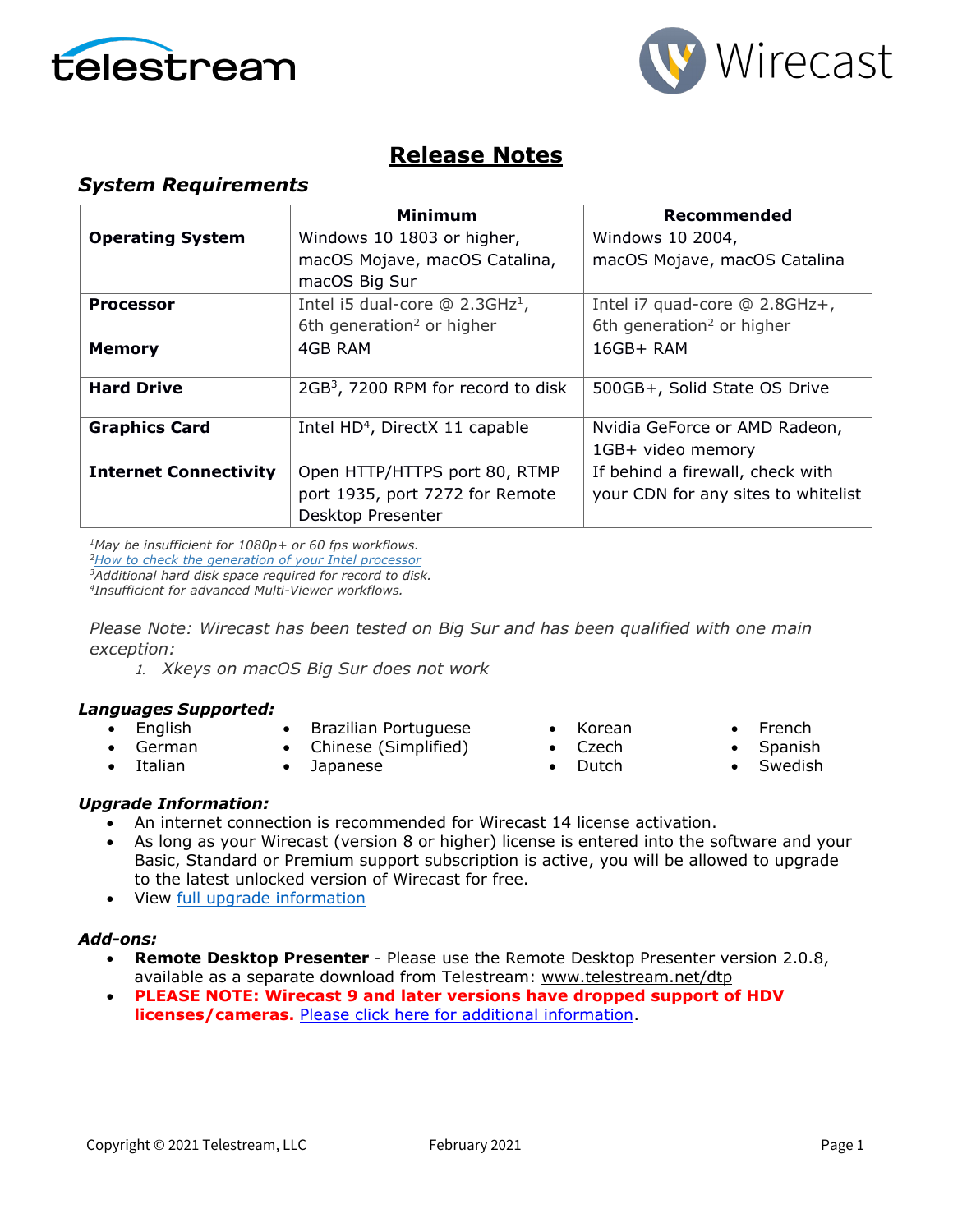



### *Best Practices*

#### **Minimum Required Upload Speed:**

- It is recommended that an upload speed rate of at least double the selected video bitrate be available, especially for a total target bitrate of 10Mbps (Megabits per second) or less, or when there are multiple outgoing streams.
- Upload speed can be tested at a website such as [TestMy.net/upload.](http://testmy.net/upload)
- Additional tasks that can consume upload bandwidth on the network should also be considered when determining how much of the available upload bandwidth can be allocated towards streaming.

#### **Rendezvous**

Wirecast Rendezvous uses WebRTC technology that can be very resource intensive. For the best experience, we suggest considering the following table when choosing hardware:

|                        | Studio (2 guests + 1<br>host) | Pro $(7$ guests + 1 host)  |
|------------------------|-------------------------------|----------------------------|
| Bandwidth <sup>5</sup> | Add 4 Mbps                    | Add $5+$ Mbps <sup>6</sup> |
| Processor <sup>5</sup> | i5 quad-core <sup>7</sup>     | i7 quad-core <sup>7</sup>  |

<sup>5</sup> Based on a single simultaneous stream of 720p30 x264 @ 4.0Mbps.

 $6$  Bandwidth per quest will scale downwards as more are added to maintain reliability.  $7$  Minimum recommended processor with example stream<sup>4</sup>. More demanding workflows may require a more capable CPU.

See our [Rendezvous Best Practices Guide](http://www.telestream.net/pdfs/technical/Wirecast-Rendezvous-Best-Practices-Guide.pdf) for more information.

#### **ISO Recording:**

- Solid State Drive or fast RAID array recommended for ISO Recording and Replay functionality.
- Actual data rates will vary depending on quality level selected for ProRes or x264, as well as the resolution and frame rate selected.
	- For ProRes recording please refer to [Apple's ProRes data rate specifications.](https://en.wikipedia.org/wiki/Apple_ProRes#ProRes-Overview)
- Total expected data rate should be compared to available disk write speed to ensure adequate disk throughput.

#### *Failure to ensure the available disk write speed is greater than the highest expected total data rate may result in frames being dropped from recordings (ISO, Replay, and Record-to-Disk).*

See our [ISO Recording Guide](https://www.telestream.net/pdfs/technical/Wirecast-ISO-Best-Practices-Guide.pdf) for more information.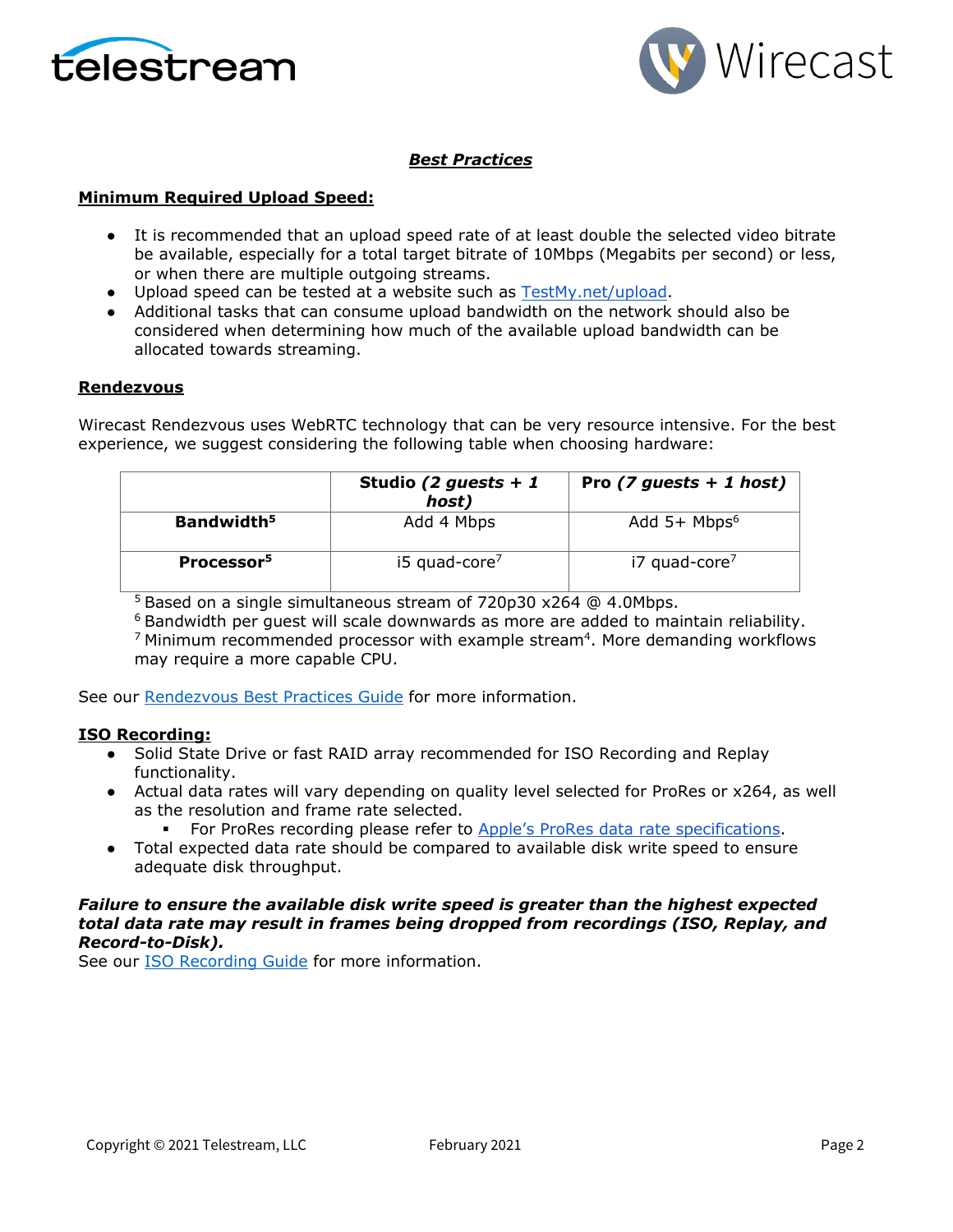



### *Best Practices (cont.)*

#### **Hardware accelerated encoding requirements:**

● Intel Quick Sync Video encoding requires an Intel CPU with an Intel® QuickSync Video core[.](http://ark.intel.com/search/advanced?QuickSyncVideo=true&MarketSegment=DT)

[List of Intel CPUs supporting QuickSync](https://ark.intel.com/content/www/us/en/ark/search/featurefilter.html?productType=873&0_QuickSyncVideo=True)

- NVIDIA NVENC encoding requires an NVidia GPU with Kepler architecture or newer[.](https://developer.nvidia.com/nvidia-video-codec-sdk) [NVIDIA only maintains a general list of supported GPUs](https://developer.nvidia.com/nvidia-video-codec-sdk)
- Apple Hardware Accelerated H.264 encoding requires a Mac with an integrated Intel GPU\*. *\*This may change in the future, as the Apple API decides what hardware acceleration method is to be used. At the time of this writing, only Quick Sync via an Intel GPU is supported.*

#### **High frame-rate streaming (60fps):**

- High frame-rate streaming will result in increased CPU usage and require a higher bit rate (4Mbps or higher) for a quality encode.
- Simply switching to a higher frame-rate without ensuring the CPU and bitrate are sufficient may result in a lower quality encode.

#### **CPU Usage:**

- Consider lowering your canvas frame rate and/or streaming resolution to lower CPU usage.
- Maintained system CPU usage greater than 60% will increase the likelihood of dropped frames.

*(End of Page)*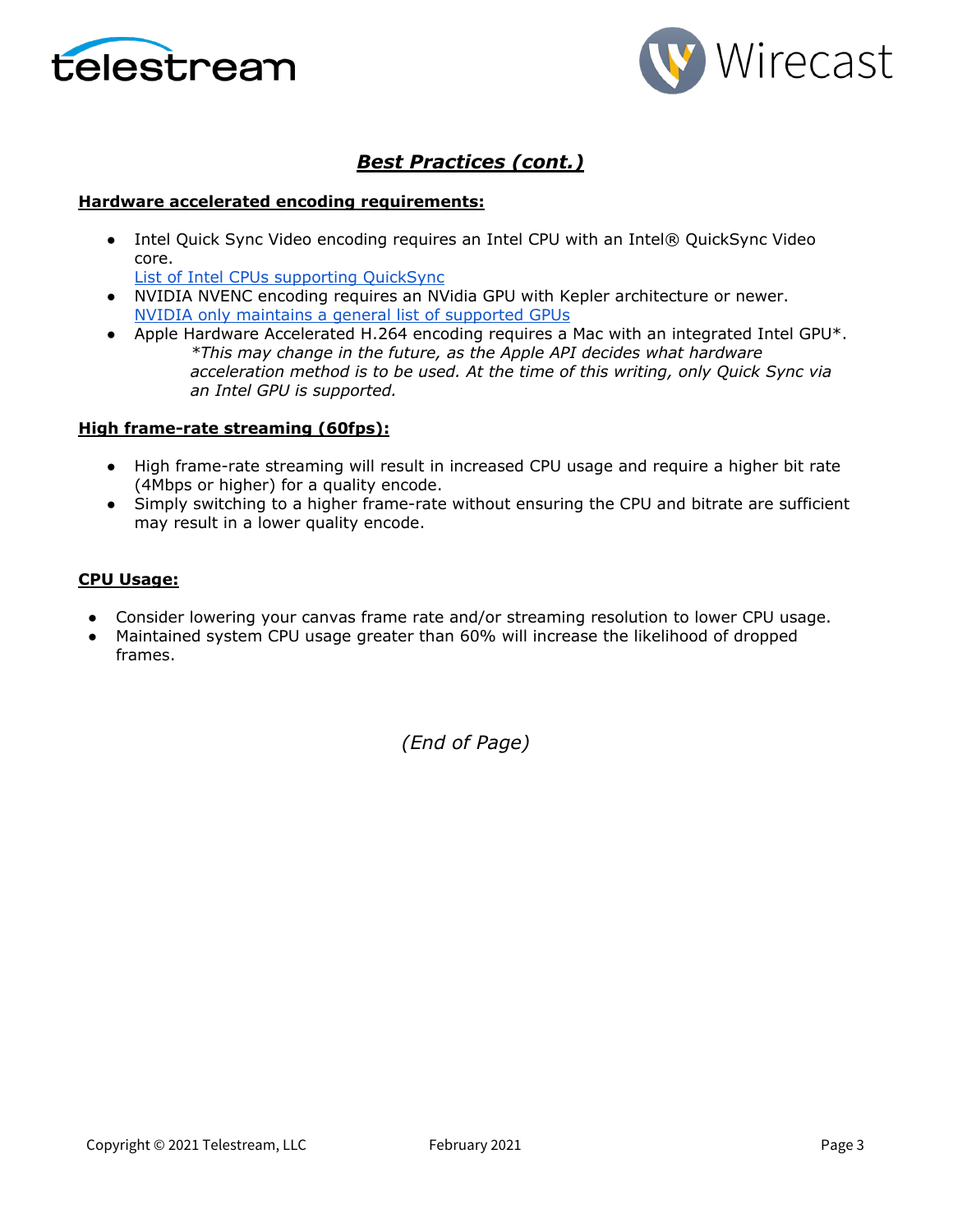



# **Wirecast 14.1.1**

- **Fixes:**
	- WIRE-18445 / WIRE-18444 /18397: Fixed several issues with YouTube encoder presets not behaving. (Please Note: if you encounter any issues with the YouTube output destination, please report that to our support team, and if needed, a workaround is to use the RTMP destination to your YouTube account.)
	- WIRE-18420: Fixed an issue where some people couldn't create Facebook Events on their accounts.
	- WIRE-18404: Chroma Key now works again on macOS Mojave.

# **Wirecast 14.1**

Wirecast 14.1 incorporates new features that will enable new workflows and improve your existing ones. Here's a quick rundown of some of the new features and important improvements and fixes in version 14.1.

- **New! Rendezvous back-channel chat**: Enables behind-the-scenes messaging between hosts/guests.
- **New! Shot ISO (Pro-only)**: You can now independently record any shot in your document, including Rendezvous shots, audio-only shots or any user-generated shots. Great for NLE workflows.
- **New! SRT output**: Support for Secure Reliable Transport (SRT) output via Caller method. Supports x264 and Apple H.264 encoding methods. SRT is an open-source video transport protocol that enables the delivery of high-quality and secure, low-latency video across the public Internet. [http://www.srtalliance.org](http://www.srtalliance.org/)
- **Improved! Mac Audio capture plugin**: Restored the ability to bring into Wirecast any audio any running apps are producing on your Mac
- **New! ProRes encoding on Windows**: Great for NLE workflows, now available for Windows, for both ISO recording and record to disk.
- **New! Canvas preference page**: Time-saving default for document canvas size, video frame rate, and snapping settings.
- **Improved! Media playback improvements**: Performance and efficiency improvements for playback of PNG animations.
- **Improved! Rendezvous connection improvements**: Better reconnection if your Rendezvous guests somehow get disconnected.
- **Updated! Blackmagic SDK**: Adds new resolution options and also fixes some issues when capturing certain resolutions.
- **Fixed! Audio distortion with Blackmagic output**: Fixed an issue where some audio could become distorted on output with Blackmagic devices.
- Plus, lots of other bug fixes and improvements!

### **Full Release Notes**

- **New & Improved:**
	- WIRE-18344: Added US-centric date formats to Clock Widget.
	- WIRE-18168: Removed Facebook Live with User Code Destination. Facebook has deprecated this functionality.
	- WIRE-18064: Added a new dynamic destination for Castr.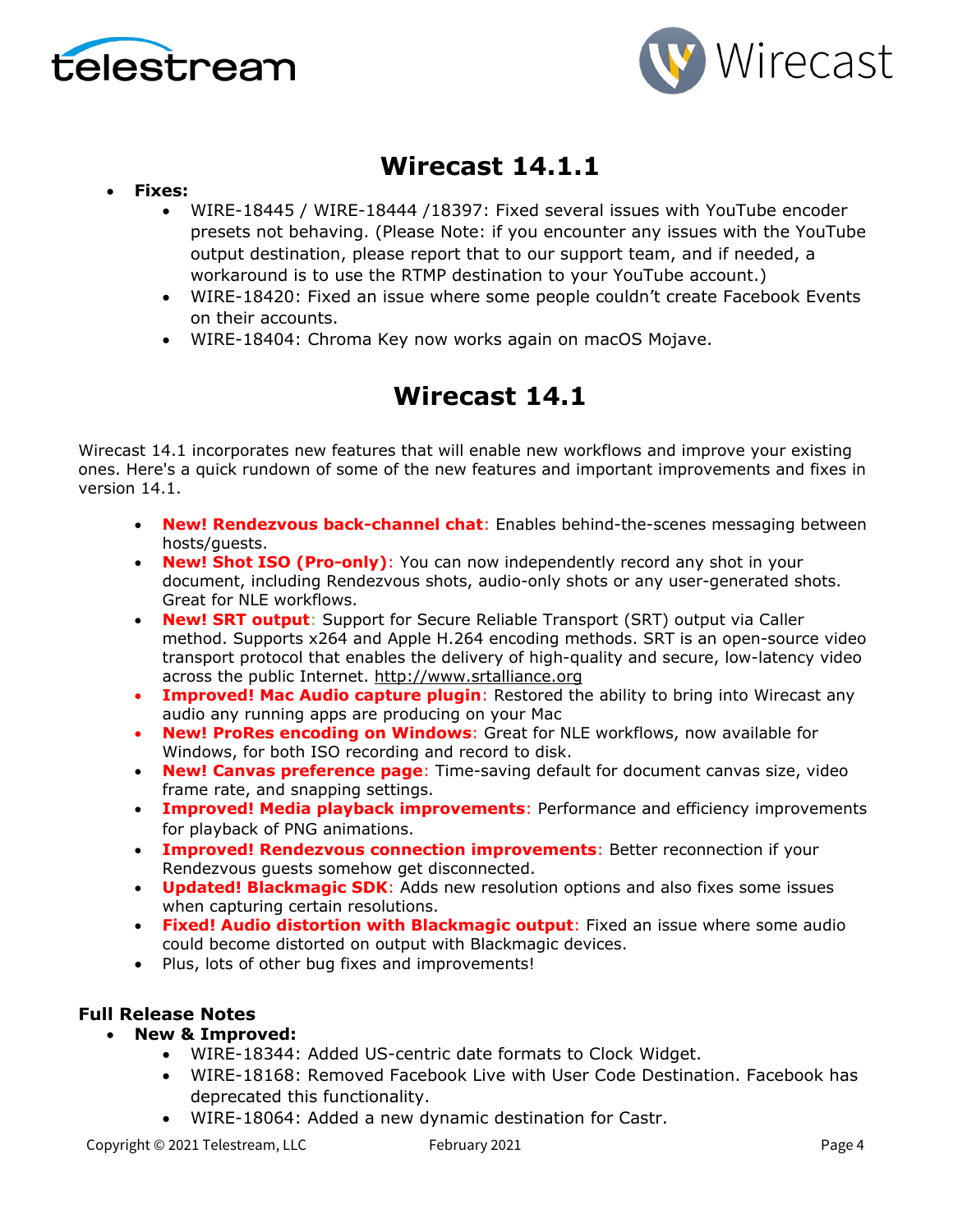



- WIRE-18021: New and improved System Audio Capture on Mac works on T2 chip Macs and on macOS Big Sur. Better performance, more reliable, delicious on toast.
- WIRE-18004: Treat yourself, once again, to cropping by percentage. (And for those of you who liked cropping by pixels, we got you covered).
- WIRE-18000: You can now happily hide your cursor when screen capturing on Windows.
- WIRE-17998: ISO recording doesn't have to be hard, but we tried to make it easier by adding better error messaging for common ISO recording problems.
- WIRE-17966: Major improvement to ISO recording. Now you can ISO Record SHOTS! (Think Rendezvous shots, Wirecast Go shots, audio only shots…). To nerd out on this, read our little companion [novel here.](https://www.telestream.net/download-files/wirecast/14-1/ISO-Recording-Changes.pdf)
- WIRE-17952/WIRE-17898: In some cases, devices don't provide accurate time stamps. This can cause A/V sync issues. We now expose an option in System Device Properties to use timestamps "Provided by source" or "Generated by Wirecast". [More info here.](http://telestream.force.com/kb/articles/Knowledge_Article/Wirecast-Timestamps-Option/)
- WIRE-17901: Updated the look of the Rendezvous Session window to make it match the Rendezvous Dashboard.
- WIRE-17875/ WIRE-17220: Made improvements to auto-reconnect Rendezvous. Previously, if the connection to Rendezvous was cut-off for any reason (e.g. unplugging ethernet cable, switching WiFi connections, network failure, etc.), the video displays for your Rendezvous guests would freeze and not restore themselves even after whatever caused the network failure was fixed. Now we will try to reconnect 8 times. When the reconnection process begins, a progress wheel widget is displayed in the bottom right next to the 'Disconnect' button. If reconnection fails, you are automatically disconnected from the session and given an error message.
- WIRE-17810/WIRE-17404/WIRE-13505: New! Added the ability to output via Secure Reliable Transport (SRT). Read more about SRT: [http://www.srtalliance.org.](http://www.srtalliance.org/)
- WIRE-17636: We jazzed up and improved our Clock Widget, because 2020 seems like a really good time for some self-improvement and decluttering.
- WIRE-17745/ WIRE-14963: If you check out Preferences, you may just notice a new option called "Canvas". Yep, now you can set a whole bunch of default settings for your broadcast canvas.
- WIRE-17660: Ooh, shiny new update for our Blackmagic SDK to version 11.6.0, adding support for capture and output of more video formats. Note, this will require an update to the Blackmagic drivers- but don't worry, we'll display a warning in the user log if you need to update your drivers.
- WIRE-17573: Now, you can schedule your LinkedIn Live video on your Page or profile in advance.
- WIRE-17442: We now show ISO recording errors in the app Notifications window instead of rudely interrupting your workflow with a modal dialog box.
- WIRE-17082: Improved the performance of 4K webcams.
- WIRE-16861/WIRE-16704: We now enable ProRes recording on Windows (for regular recording and ISO recording).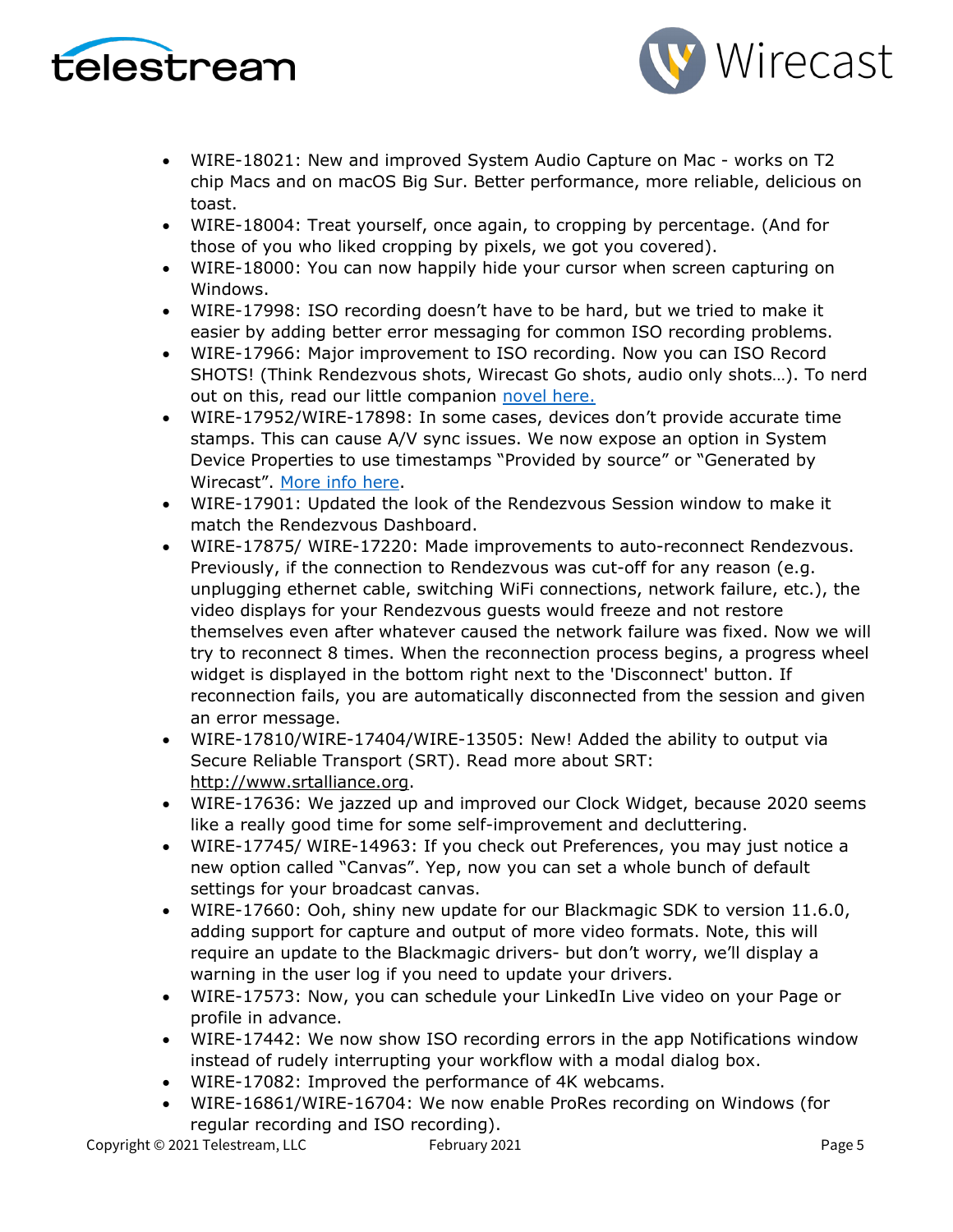



- WIRE-14425: Added a field to specify how frequently you want to update your RSS feed in the Text Widget. Minimum value is 5 seconds.
- WIRE-14052: A default Replay speed can now be set at 0.25x, 0.5x, 1x, or 2x.
- WIRE-13977: With our updated Shot ISO recording feature, you can now map a single audio source to multiple video tracks (shots).
- WIRE-13636: Increased the maximum video delay value to 10 seconds.
- WIRE-13575: New Rendezvous Chat feature. Now you can message instantly with your Rendezvous guests, right within the app. Confirm they're ready, tell all the guests you're going off script, or let someone know they have spinach in their teeth.

#### • **Fixes:**

- WIRE-18364: In a continued effort to banish 2020 from our memories, we updated our About box to display 2005-2021.
- WIRE-18343: Fixed an issue where the Clock Widget's time display could go out of sync with real time when the computer went to sleep.
- WIRE-18342: Our Live Icon thumbnails were not updating when showing a Clock. They do now.
- WIRE-18330: Fixed an issue where StreamDeck Multi Shot by Name wasn't working on Windows. This update will be distributed via the Stream Deck Plugin.
- WIRE-18311: Added a note to in-app Cloud Settings page that the service will end March 15<sup>th</sup>, 2021. On that note, please be aware: Wirecast Restream and Wirecast Live Captioning features are being phased out. The last date to renew a subscription will be March 15, 2021. [Learn more](http://www.telestream.net/telestream-support/wire-cast/faq.htm?kbURL=http://telestream.force.com/kb/articles/Knowledge_Article/Wirecast-Web-Services-Restream-Closed-Caption-Announcement)
- WIRE-18302: Now it's no longer possible to input 0 for size in the Shot Layer Properties size box when Locked Aspect Ratio is enabled.
- WIRE-18296: We wrangled the Cross Dissolve transition to once again fade audio instead of cutting it.
- WIRE-18291: Squashed a crash that could occur when attempting to stream to SRT after deleting another configured output.
- WIRE-18283: Fixed Shot Layer Drop Shadows on the Clock Widget.
- WIRE-18272: Multiviewer was only displaying on the primary monitor when running Wirecast through the Rosetta emulator on macOS M1 machines. It now happily will display on other monitors.
- WIRE-18262: Fixed a doozy where Blackmagic Output could stop sending audio if seeking or switching shots on certain media files (especially if they are long GOP format. Note: don't use those when you can avoid it!).
- WIRE-18208: Removed "Record Additional Audio channels" checkbox from Shot ISO recording UI.
- WIRE-18207/WIRE-17960: Wirecast now will not obstinately ignore your mouse clicks on Windows, which you could have experienced if you removed a layer via the Shot Layers right-click context menu.
- WIRE-18153: Fixed an issue where the Main Shot Display on Windows briefly stretched or squished when you zoomed layer height.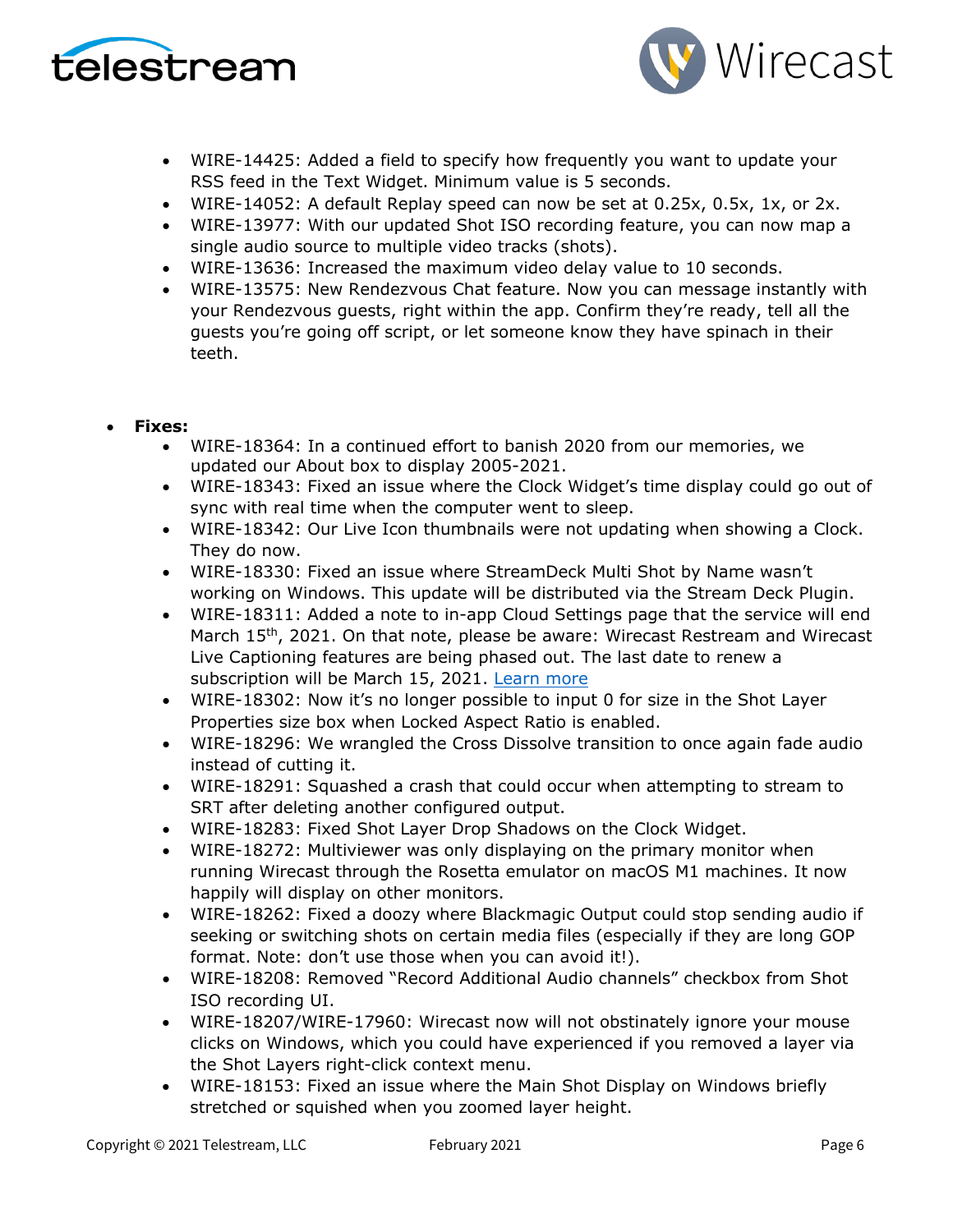



- WIRE-18149/WIRE-18048: Increased size of the Vimeo authentication window on Windows, which is helpful when you actually want to see it.
- WIRE-18146: Users will now see a warning message if they open Wirecast when GPU Tweak II is active in the On-Screen Display (OSD). Best to not use that with Wirecast. Trust us.
- WIRE-18133: Audio increases in volume momentarily when using certain transitions.
- WIRE-18115: Removed an erroneous warning message when you opened a Wirecast document from Windows Explorer if you already had another document open.
- WIRE-18104: Crash on exit with certain Thunderbolt 3 PCI-e adapters with certain Blackmagic capture cards on macOS.
- WIRE-18093: Order of operations change for streaming to LinkedIn Live: we'll check if live video is available, then create a post (instead of creating a post and then checking for the live video).
- WIRE-18077: Reverted a previous performance improvement with H.264 files on Windows due to the change causing playback problems with other certain media files.
- WIRE-18075: Did you know there was something wrong with opacity setting for Solid color on macOS? No? Oh. Then there wasn't. See, everything is fine.
- WIRE-18070: Fixed a crash that could occur on macOS when changing shot templates.
- WIRE-18065: Fixed an issue where opening context menus would cause the Multiviewer to drop frames on Windows.
- WIRE-18052/ WIRE-18051/ WIRE-18050: Simplified the Output Settings for Facebook, Twitch and Vimeo by removing a Sign-Up link that was so small you could barely see it anyway.
- WIRE-18044: When a YouTube Event is selected, we now try to select a preset matching the event's stream frame rate and resolution.
- WIRE-18022: If you change your canvas size and try to quit, we will now stop you and ask if you want to save that change. Just trying to make things easier for you.
- WIRE-18015/ WIRE-17776: You may have heard, we updated our Clock widget and happily, all the typeface settings now work. Unless it's Chalkboard. No one should be using Chalkboard font.
- WIRE-18013: Now when you transition a shot with the De-Ess filter enabled, you won't hear a popping noise – causing you to run to the microwave to check your popcorn before it burns.
- WIRE-18010: If you try to record an ISO recording to a folder that doesn't exist, we will now warn you politely, instead of giving you the finger and silently refusing to record.
- WIRE-17997/WIRE-16967: Fixed an assertion failure when playing specific media files.
- WIRE-17981: Fixed a bug that caused a deleted document to hang around defiantly in your Welcome Window.
- WIRE-17968: Creating a new Rendezvous session after trying to reconnect to an expired one now works.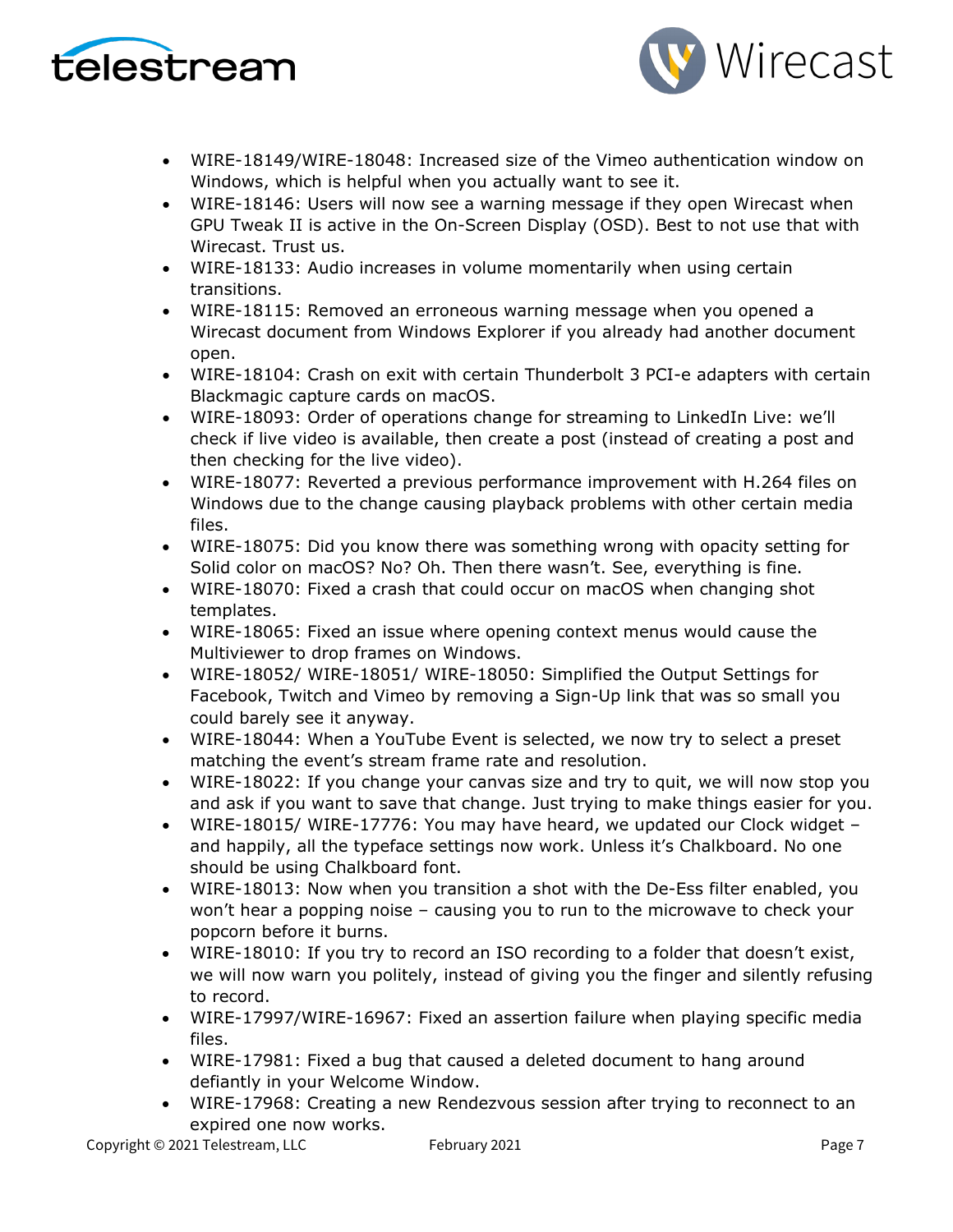



- WIRE-17962: We now add a helpful, nicely worded error message to the Notification window if you try to do a Screen Capture on macOS if Wirecast hasn't been given Screen Recording permissions.
- WIRE-17959: We removed 'Show Facebook Post' link from our Facebook Destination Scheduled Events since Facebook has removed this functionality.
- WIRE-17948/WIRE-17760/WIRE-17620/WIRE-17481: Fixed a crash that could happen when adding a Blackmagic source that is capturing certain resolutions.
- WIRE-17928: Fixed an issue with certain RSS feeds not displaying correctly.
- WIRE-17912: If you uncheck Twitter in Output Settings, we will no longer illogically require you to log into your Twitter account before you can stream.
- WIRE-17906: The zoom on your Main Shot Display layers will now be saved when you close and reopen your document.
- WIRE-17897: We updated to the latest version of NDI HX2 which fixed a bug in HX2 decoding causing some HX2 video to not appear on older Macs.
- WIRE-17896: Removed the end date fields from YouTube Event dialog.
- WIRE-17847/WIRE-18109: Now your settings are maintained when you copy and paste a source from one shot to another
- WIRE-17813: We thank you for your patience. Wirecast sometimes took a long time to open if you had recent documents with Titler Live sources. Once you open and save your document, you'll see that's fixed. (You'll need to open any recent Wirecast Documents that appear in your Welcome Window, and save them to stop experiencing slow loading.)
- WIRE-17737: Fixed an annoying issue where audio would become distorted when outputting via in Blackmagic output.
- WIRE-17682: If your RTMP output fails, we now perform a little check to see if perhaps your firewall or antivirus is blocking your ability to stream, and we'll quietly let you know.
- WIRE-17589: Fixed a link in an ISO-related error message that led you into a dark alley and left you there to figure out what happened and to fend for yourself.
- WIRE-17575: Fixed a rare crash on macOS that could occur at quit, when the Teradek Streamreader plugin was installed.
- WIRE-17470: We squashed a bug where playing certain media files could cause an indefinite hang on older Macs.
- WIRE-17259: Improved error messaging when attempting to connect to a source with dimensions greater than 8000 pixels. 8k is our limit.
- WIRE-17052: Fixed some of our output statistics, which weren't reflecting accurate statistics. Awkward!
- WIRE-17008: Improved performance of animated PNG media files, which could cause high CPU usage on playback.
- WIRE-16226: Fixed issues where YouTube outputs would get confused if you had several users or outputs.
- WIRE-15370: Fixed playback issues with specific media files with AAC audio. Basically, the software equivalent of when your mechanic puts in a new air filter and you have to take their word for it
- WIRE-15161: Updated our Dynamic Destination Documentation to include hardware encoders.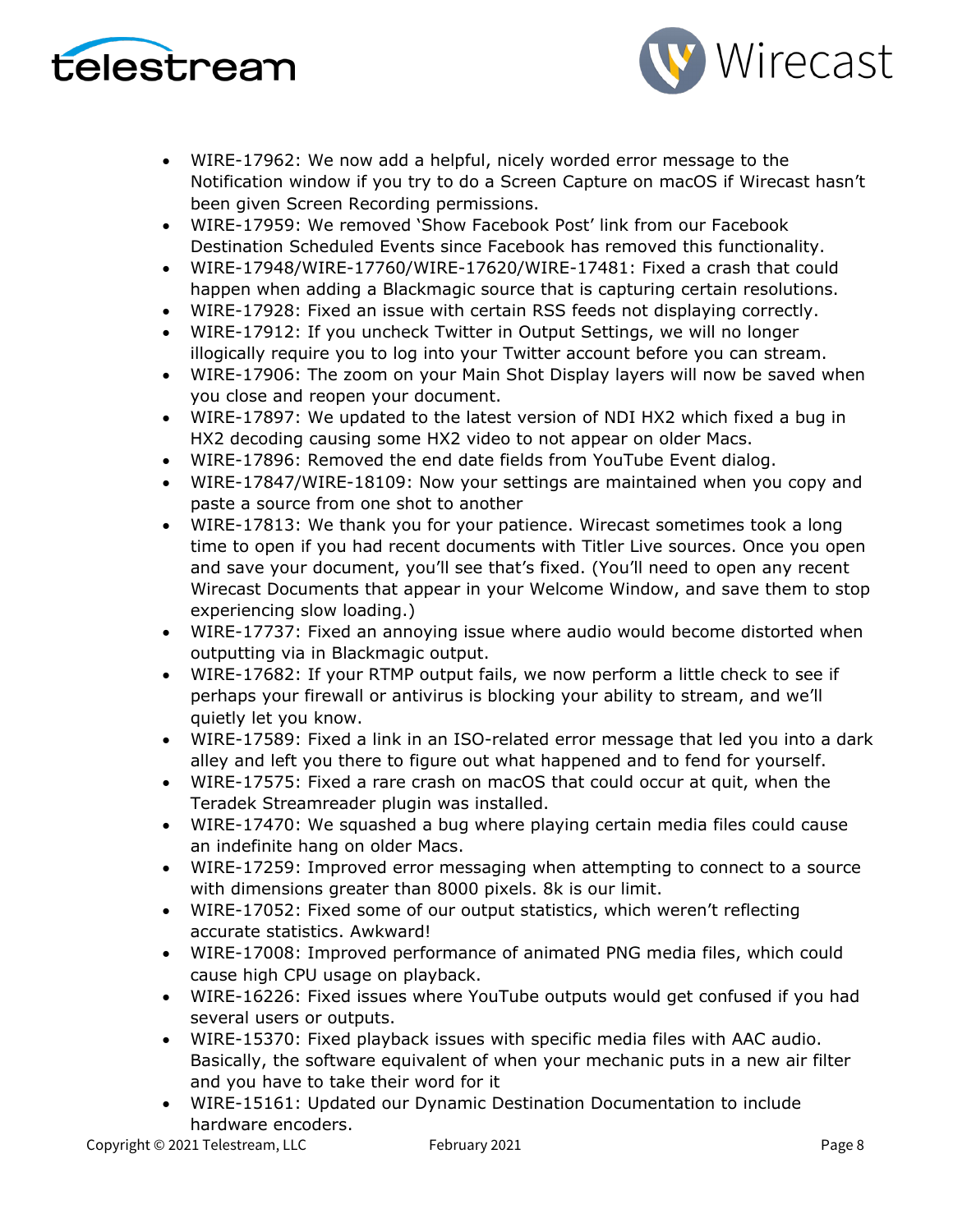



#### **Known Issue**

• NOTE: XKeys Controller does not currently work on macOS Big Sur. If you plan to use XKeys with Wirecast, we advise you to stay on macOS Catalina or Mojave.

# **Wirecast 14.0.4**

### • **Fixes:**

• WIRE-18071: One more YouTube fix: We enabled Wirecast to use a previous YouTube stream key when creating events.

# **Wirecast 14.0.3**

### • **Fixes:**

- WIRE-18045: Updated the Lumens PTZ Profile, which may have the happy consequence that some Sony cameras will now work with this profile.
- WIRE-18030: We now limit the Multiviewer render frame rate to the canvas frame rate, which should reduce the amount of background processing going on. Previously this would always render at 60Hz.
- WIRE-18028: We removed the Stream Now event for YouTube Destination, since YouTube has removed this option.
- WIRE-18027: Fixed a Backenderror when creating a YouTube Event. No one wants a backenderror.
- WIRE-17990: Fixed a crash that could occur if you edited a YouTube Scheduled Event and that Event mysteriously returned a start date of 1/1/1970.
- WIRE-17955/WIRE-17941: Text Scrolling now works when OS is set to any language other than English.
- WIRE-17934: We re-enable Global Keyboard Shortcuts on macOS Big Sur. If you were following closely, we disabled them on Catalina because they caused a crash. Big Sur doesn't have that issue.
- WIRE-17913: RTMP output stream field can now be empty, and you can write your own stream name into the field.

### **Known Issues**

- NOTE: XKeys Controller does not currently work on macOS Big Sur. If you plan to use XKeys with Wirecast, we advise you to stay on macOS Catalina or Mojave.
- NOTE: As part of the fix for WIRE-17286, on BlackMagic devices, we now identify them via hardware ID instead of enumeration order. The fallout is that if you have a document that once referred to one piece of hardware it may fail to initially reference a different piece of hardware. The workaround is to use the asset manager to replace the references to the new hardware. Once done, that document should save your new sources as expected.

### **Wirecast 14.0.2**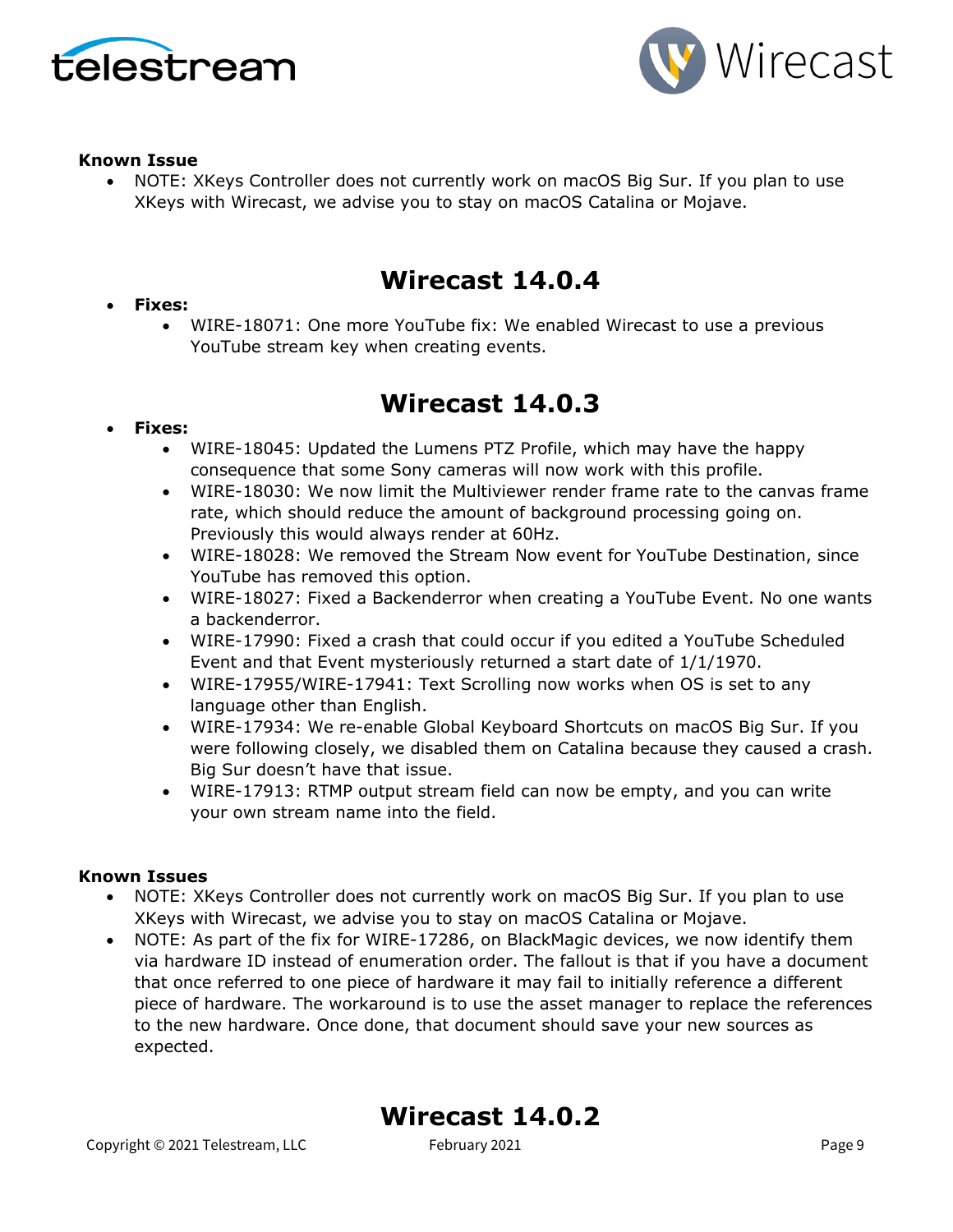



• This was a non-public release specific to Wirecast Gear.

# **Wirecast 14.0.1 (Mac only)**

#### • **Fixes:**

• WIRE-17908: Fixed rare crash when stopping an RTMP output on macOS

# **Wirecast 14.0**

#### • **New & Improved:**

- WIRE-17882: Added an option on Wirecast Gear licenses to disable audio capture from the capture cards.
- WIRE-17852/ WIRE-17835: Added a lock button to link the new width and height size fields in the Video Properties tab.
- WIRE-17730: Updated Wirecast Gear 300 and 400 series capture cards drivers and SDK to version 190.1.
- WIRE-17825: Brightened the display of Stream/Record/ISO Times.
- WIRE-17705: Removed a superfluous error message.
- WIRE-17704: Implemented a new way to scale your sources using a handy Jog Wheel widget.
- WIRE-17674: Add a visual example to the documentation of the Countdown Clock Display Gear icon menu.
- WIRE-17666: Removed Auto-Canvas option as it was confusing and no longer serving a useful purpose. New documents will default to 720p. Older documents will be set at their actual canvas size, and you'll get a warning if your output resolutions don't match your canvas size.
- WIRE-17628: We updated some code to make our capture card inputs more efficient for Wirecast Gear 300 and 400 series.
- WIRE-17617: Updated the highlight color for Windows buttons to be less obnoxious than the bright green.
- WIRE-17610: Clarified a bit of wording on Chromakey Properties.
- WIRE-17594: Added support for Snap Camera.
- WIRE-17586: Improved the design of the NDI GPU encoding toggle button to make it clearer which was off, and which was on.
- WIRE-17585: Added a checkbox option in Advanced Preferences to allow you to reconnect live shots automatically if they get disconnected. Defaults to checked.
- WIRE-17577: Implemented a system of fixed latency for selecting the video & audio frames to render for each source. As part of this, we added a new text field to the Advanced section of the Preferences that will let you specify the Global Input Latency Wirecast should use. Lower latency means more possibility of audio blips; longer latency means more delay before video & audio are shown.
- WIRE-17556: We added an option to disconnect all peers when ending a Rendezvous session
- WIRE-17533: Added the ability to set a LinkedIn Live event to "Public" or "Private".
- WIRE-17467: Added a font face pop up to more accurately select font variations.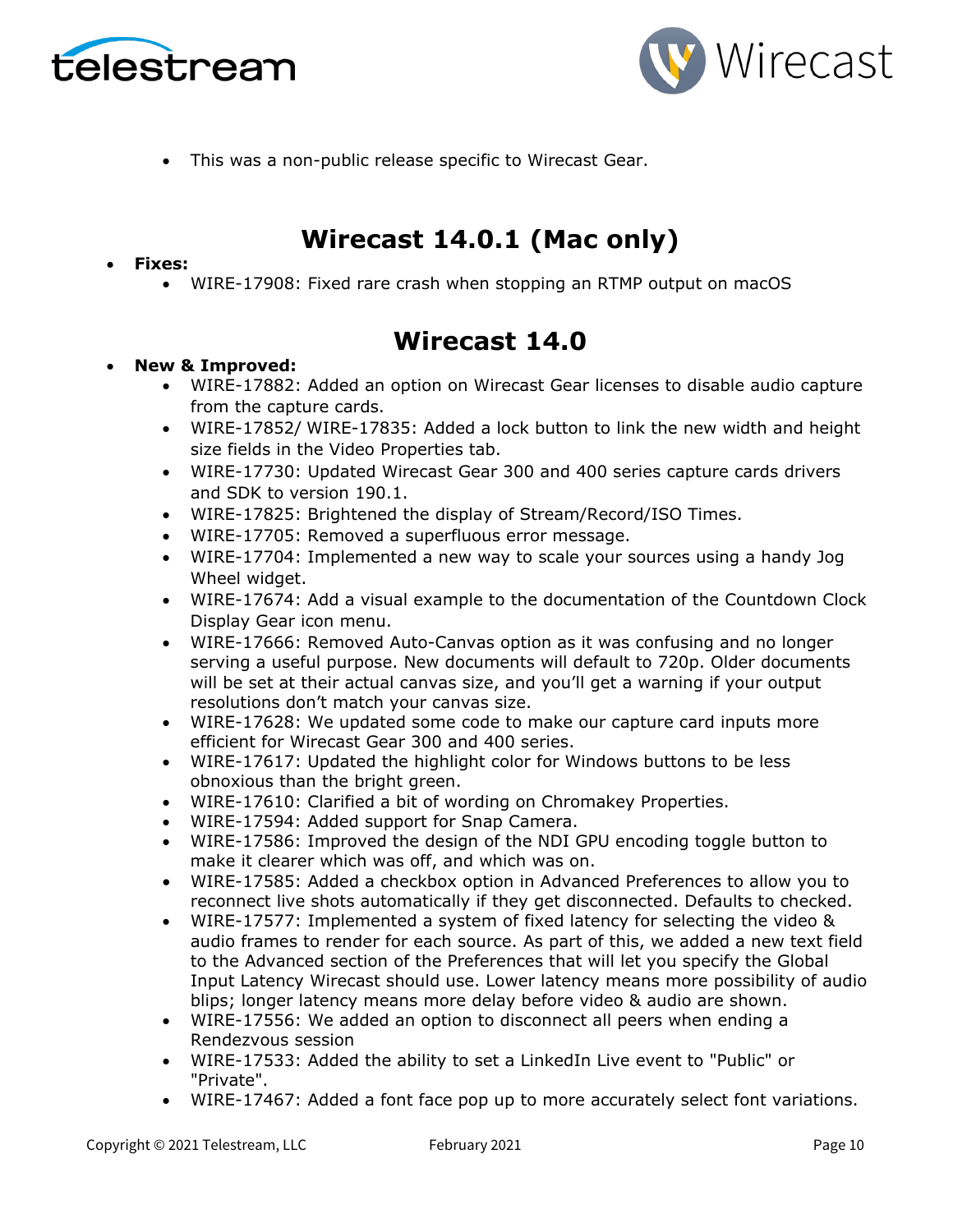



- WIRE-17451: Updated the term "Audio Interface" to the more descriptive "Audio Playback" for clarity.
- WIRE-17432: Now we allow you to create a custom encoder when outputting to Facebook Live.
- WIRE-17325: Added a tooltip to help explain the Facebook Optimize Connection button.
- WIRE-17318: We no longer notify you when a new update comes out if your OS is not supported.
- WIRE-17317/WIRE-17238: Updated the button placement in the Rendezvous dashboard to prevent you from unintentionally starting a new session when you meant to connect to a previous session.
- WIRE-17313: Made a minor update to the Vimeo Output API.
- WIRE-17277: Enabled GPU decoding for NDI sources.
- WIRE-17260/WIRE-16693: Updated our Solid Color overlay functionality with a fancy new GPU-accelerated one.
- WIRE-17229: Gave a minor makeover to our "Add Source" Window layout.
- WIRE-17197: Implemented a number of changes to improve the reconnection behavior of Wirecast Go when used as a source.
- WIRE-17190: Smoothed out audio from sources when connecting and disconnecting.
- WIRE-17077: Updated to NDI SDK 4.5.
- WIRE-17019: Wirecast now opens at the size of the screen instead of at a certain size in the top left corner of the screen
- WIRE-16972: Made some under-the-hood improvements to the Audio Mixer, which should result in an improved efficiency and reduced CPU load.
- WIRE-16933: Upgraded our Webstream plugin (libVLC) to version 3.0.8.
- WIRE-16930/ WIRE-16734/ WIRE-6613 /WIRE-14: Introducing Chroma Key v2: Added new features to our Chroma Key to enable more accurate keying, including spill suppression, edge coloring, clipping ranges and more.
- WIRE-16929: Introducing Color Key: Added a new Color Key feature which keys using colors in the RGB space. Useful for images (logos) that have non-black and non-white backgrounds.
- WIRE-16928: Introducing Luma Key: Added a new Luma Key feature which sets the image alpha based on the intensity (y) value, ignoring the color (U and V) values. This is useful if you have a logo with a white or black background you wish to remove.
- WIRE-16925/WIRE-12741/WIRE-16650: Rebuilt our Mulitviewer, and in the process, added some cool new audio meters.
- WIRE-16847: Implemented a menu & menu items under the 'Switch' menu that restores the toggle functionality of Layers in the Main Shot Display area.
- WIRE-16783: Rebuilt the Shot Layers User Interface- you'll notice some snappier animations and a subtle new look.
- WIRE-16749: Added support for new "made for Kids" guidelines in YouTube destination.
- WIRE-16739: Improve the Output Statistics for RTMP Destinations.
- WIRE-16732: Changed the way we store/show your document thumbnail, to reduce file size.
- WIRE-16699: Rewrote our text widget to, among other things, improve performance and smoothness of scrolling text.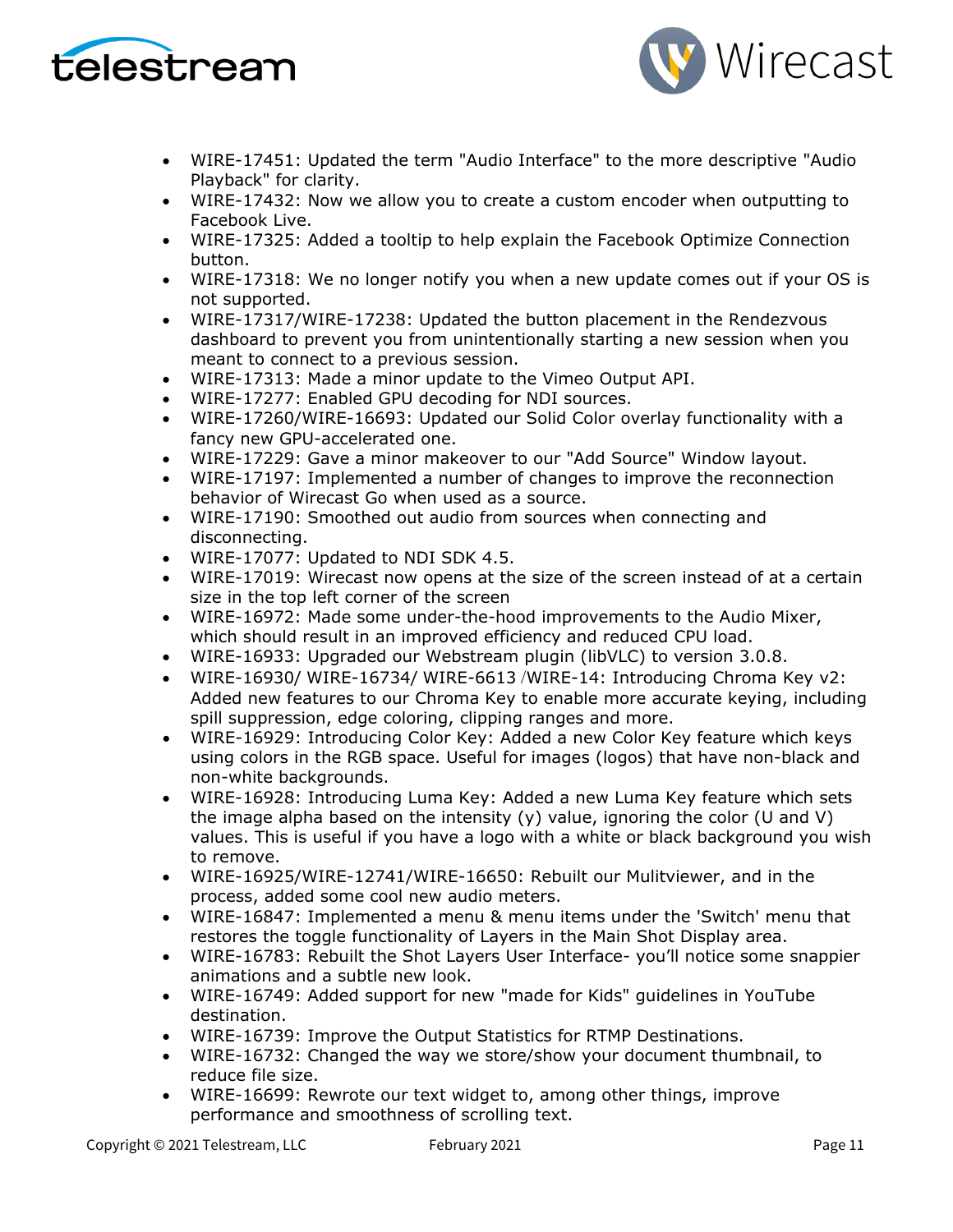



- WIRE-16663: There is now a 'Delete all' button in the Asset Manager window to remove all missing assets at once.
- WIRE-16648: Switched from the Apple-deprecated OpenGL render engine to Metal on macOS.
- WIRE-16129: Major improvements in the way Wirecast sizes incoming video sources. This, along with the new ways you can resize your videos and bounding boxes, should make it much easier to get your media precisely the size you want it to be.
- WIRE-15995/WIRE-17442: We moved the status bar to the bottom of the main document UI to free up space at the top. It will show System CPU, bitrate, dropped frames, viewer count, Facebook reactions and Telestream Cloud status.
- WIRE-15915: Added the ability to bring in an NDI audio only source.
- WIRE-15584: Added an "Add All" button in Rendezvous to more efficiently add all guests at once.
- WIRE-14979: We now allow you to set In and Out points on your Custom (Stinger) transitions.
- WIRE-14072: We added an improvement so that all sources appear and disappear from the source list while the Add Source dialog is showing, so you no longer need to close and reopen the dialog to see updates.
- WIRE-12911: Improved experience when a shot gets disconnected. You now have the option for disconnected shots to be replaced with the red question mark, a transparency, or an image of your choice.

#### • **Fixes:**

- WIRE-17879: Fixed an issue with drop shadows on Windows.
- WIRE-17869: Fixed a word wrapping issue that could occur when specifying Width/Height on macOS.
- WIRE-17864: Fixed a transition issue on macOS when transitioning media with a drop shadow.
- WIRE-17863: Fixed a very rare crash that could occur when dragging the Edge Color slider in the Chroma Key properties tab.
- WIRE-17862: Dragging shots on the Main Shot display should no longer cause Wirecast to become unresponsive on Windows.
- WIRE-17861: Fixed an issue where clicking "Apply Default" could cause the Chroma Key to stop updating.
- WIRE-17855: Squashed a crash that could occur when adding a Text shot then adding a Title shot.
- WIRE-17854: Fixed a crash on that could happen when you quit Wirecast.
- WIRE-17853: The lock icon on the Shot Layer Properties was inconsistent between macOS and Windows. Not they match.
- WIRE-17881/WIRE-17849: Fixed some missing translations.
- WIRE-17845: We updated our trace log to be more useful to us in diagnosing errors.
- WIRE-17838: The Chroma Key dropper samples were not always aligned with the mouse cursor – now they are.
- WIRE-17833: Fixed a crash on macOS when saving a document if there were unused assets that were created from the Rendezvous Dashboard.
- WIRE-17826: Removed some embarrassing text use for testing only.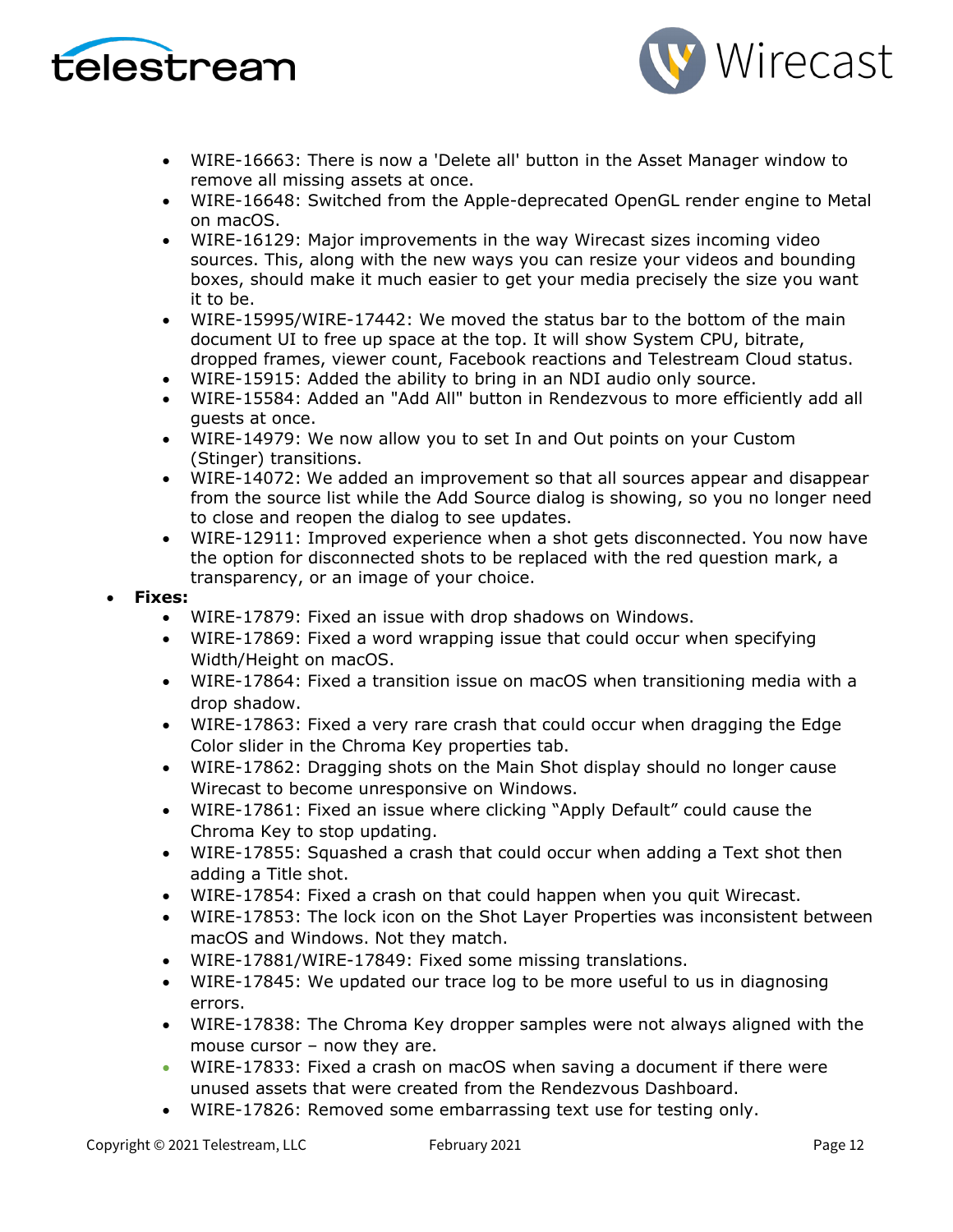



- WIRE-17808/ WIRE-17807: Fixed a crash that could happen when dragging JPEG directly onto Shot Layers Tab.
- WIRE-17806: Fixed another crash that could happen when switching between Playlist tab and Main Shot tab with certain legacy documents.
- WIRE-17805: Playlists were missing their thumbnail images we found them and put them back.
- WIRE-17802: Scale-to-Fit button was not doing what it was supposed to do when assets had a crop applied. Now it's behaving.
- WIRE-17796: Removed references in our User Guide to an old feature involving the ability to move between Keynote slides in Wirecast.
- WIRE-17793: We brightened display of timecode for media playback in Live you're welcome Barrie.
- WIRE-17791: Fixed an error where YouTube accounts with no upcoming events would show "Error retrieving streams from server".
- WIRE-17790: Fixed an issue with our new Chroma/Luma/Color Key where in one Beta version it was making the subject partially transparent.
- WIRE-17783: Loading Wheel no longer appears when transitioning from Clear Layer to any shot on macOS.
- WIRE-17782: Stinger Transitions are now scaled properly in the "Manage Stinger Transitions" menu.
- WIRE-17771: Improved the error message that you'd get if you previewed an event on YouTube, and then went back to Wirecast and tried to enable Auto-Start for that event.
- WIRE-17767: Cut transitions no longer have a one-frame overlap
- WIRE-17749: Fixed an issue that could cause Titler Live sources to disappear if set to auto-live
- WIRE-17746: Fixed a crash on Windows that could happen when importing images
- WIRE-17744: Now you can decorate text with a shadow AND a background
- WIRE-17742: Fixed an issue with text that could potentially corrupt memory.
- WIRE-17739: Fixed a damn memory leak on exit after selecting a layer in Preview
- WIRE-17738: Fixed a crash when switching from Playlists back to the Main Shot Layers
- WIRE-17735: Fixed a flicker in the lower left side of the UI
- WIRE-17734: Another leak fixed also related to clicking on empty preview
- WIRE-17732: Cleaned up our Duplicate Shot Options menu
- WIRE-17721: It was reported that Scale to Fit and Stretch to Fit were not working properly- we revamped that whole area anyway. Be sure to check that out.
- WIRE-17719: The Facetime camera is no longer defaulting to the lowest option
- WIRE-17717: Fixed an indefinite hang that happened when devices were missing
- WIRE-17716: Fixed an issue that could cause the UI to stop responding on Windows after several hours of operation
- WIRE-17715: Translated some text
- WIRE-17713: Text Justify is no longer broken
- WIRE-17111: Scaling-related fix: Rendezvous shots should no longer resize after saving and reopening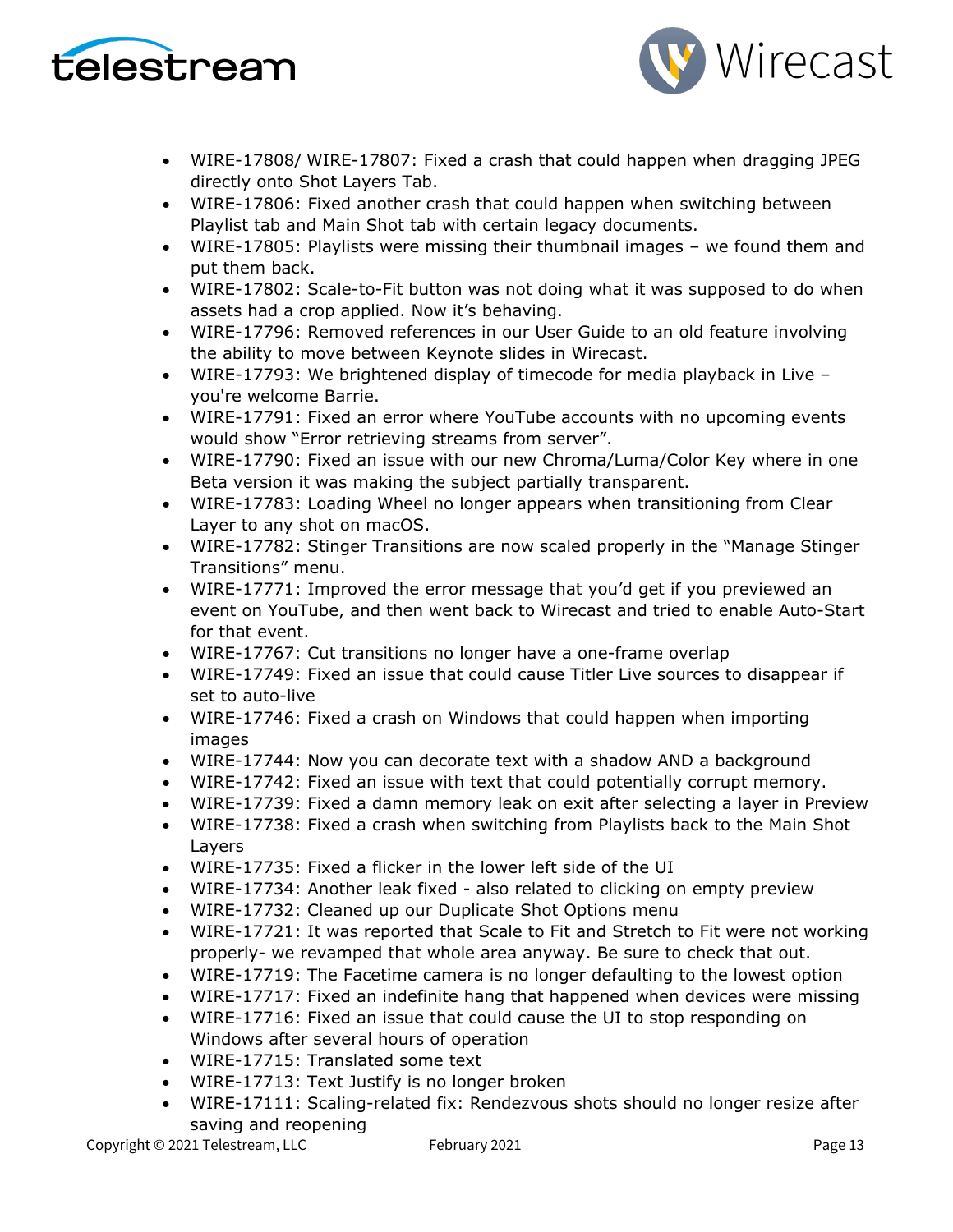



- WIRE-17710: We dropped support for macOS 10.13 and added a warning notification that you can't install if you're not on 10.14 or later.
- WIRE-17709: "Smooth" and "Cut" transitions are no longer choppy
- WIRE-17699: We increased the time we attempt to synchronize incoming audio and video sources for ISO recording - in order to handle sync better.
- WIRE-17696: Fixed an issue on Mac where certain transitions would cause all layers to transition instead of just the changed layer
- WIRE-17688: When you add a new output destination, we now don't retain the old data in the new output configuration
- WIRE-17687: Fixed an issue during long streams that cause latency to accumulate for certain Sources
- WIRE-17677: Fixed several small memory leaks on macOS.
- WIRE-17663: Fixed crash that could occur when opening the LinkedIn Login page on certain machines
- WIRE-17663: Fixed an issue that caused a crash with the LinkedIn OAuth Login page
- WIRE-17662: Output Settings sidebar was not updating when the destination was changed. Now it does.
- WIRE-17658/WIRE-17641: Fixed an issue where deleting a Playlist could cause Wirecast to enter a state where Shots could not be selected.
- WIRE-17646: If you set a delay on your Video Shot it will no longer reset itself intermittently.
- WIRE-17643: Fixed a bug where if you selected Configure Monitor and then System Audio Capture your Config Monitor selection would get reverted to your previous selection.
- WIRE-17642: Fixed a crash on Mac that could occur when you had a screen capture source
- WIRE-17640: Removed Syphon Inject from User Guide.
- WIRE-17639: Fixed a bunch of cropping issues including the Control key not working
- WIRE-17633: We've removed Syphon Frame as a Source Option. Syphon depends on the OpenGL framework, (which Apple is in the process of deprecating), and as of version 14.0, we've moved Wirecast to the Metal framework, which is not compatible with Syphon.
- WIRE-17630: Added a warning when you disconnect Rendezvous sources so you don't accidentally disconnect people.
- WIRE-17629: Removed use of the word "Master" in Wirecast and documentation in favor of Main Shot Bin and Main Audio Mixer.
- WIRE-17627: Fixed drop shadows being upside down on macOS.
- WIRE-17623: Fixed a YouTube authentication issue.
- WIRE-17622: The "Remove when finished" option for media playback works again.
- WIRE-17619: Minor change of text color on the clock to make it visible
- WIRE-17614: If you open your document on a screen that was smaller than the one it was created on it was opening too large to fit in window. That's been fixed.
- WIRE-17609: Fixed a minor issue that would result in Chromakey being selected when you meant to select Lumakey.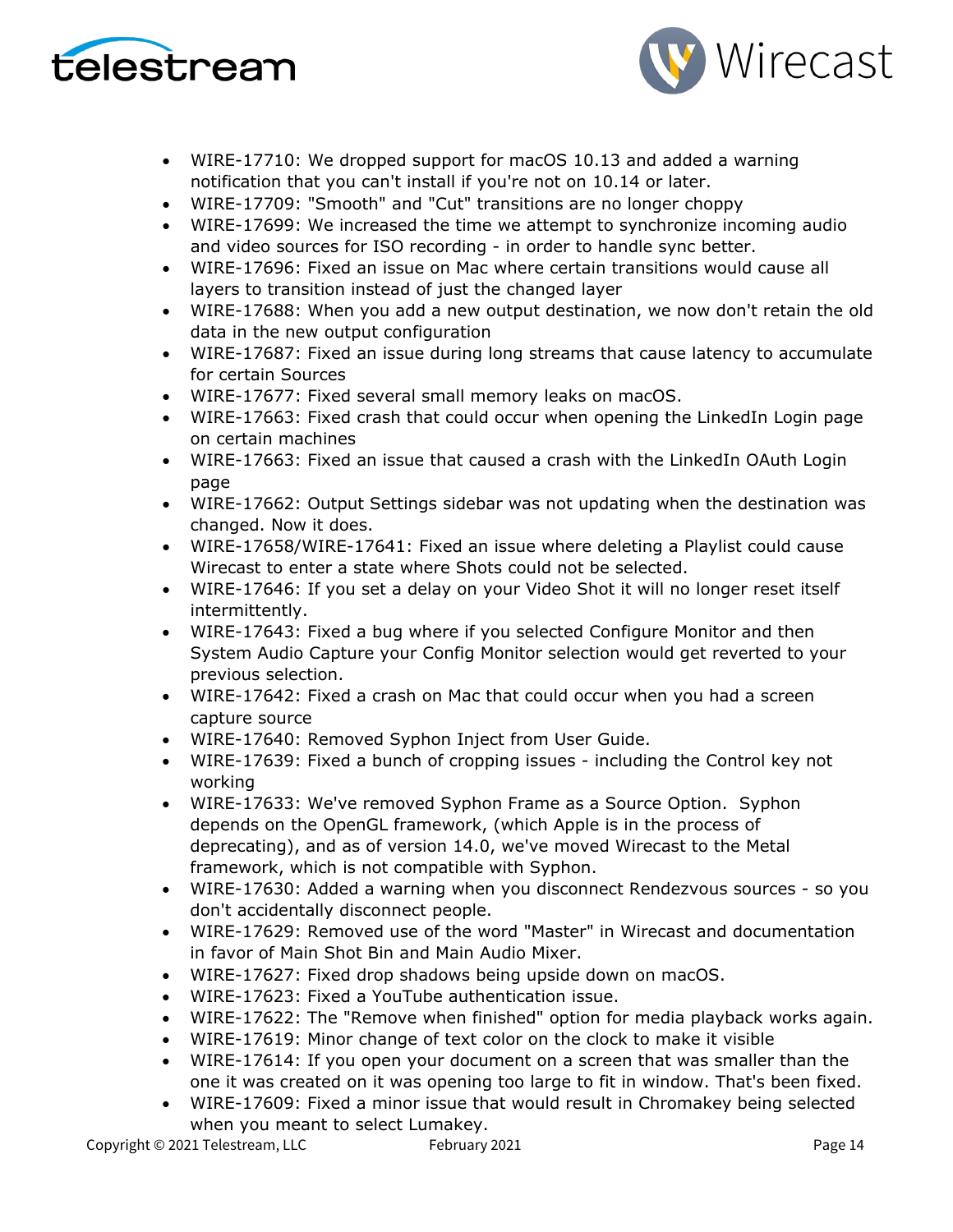



- WIRE-17608: Stinger Transitions now maintain their alpha channels
- WIRE-17605: Fixed a rare crash that could happen when a Rendezvous Guest joined a session.
- WIRE-17603/WIRE-17286/WIRE-16571: Fixed an issue that would cause capture cards to switch sources each time you rebooted your computer. See NOTE below.
- WIRE-17599: Fixed a crash that would occur when starting a Rendezvous Session when a disconnected audio source was in the Live Program Out Mix.
- WIRE-17598: Fixed a crash when changing the Solid Color sources' width or height to zero.
- WIRE-17593: Removed forced bold, italic and bold italic from fonts that don't support them.
- WIRE-17592: Fixed another rare crash on Windows.
- WIRE-17590: Teradek Sources no longer autofill Host, Port and Stream Name.
- WIRE-17588: Fixed an issue on Wirecast Gear 300 and 400 series where the capture cards could drop bits of incoming audio.
- WIRE-17587: Typefaces and typeface shadows were being cut off by bounding box - we've made some fixes to that.
- WIRE-17584: Fixed an issue on Windows where text was disappearing seemingly by evil magic
- WIRE-17580/WIRE-17578: Mattes now work again.
- WIRE-17282: Manual focus on NDI PTZ control now works.
- WIRE-17576: Fixed a crash when switching shots with certain transitions if the Rendezvous Live Output camera was set to the Document's output.
- WIRE-17574: Fixed rare crash on Windows.
- WIRE-17564: Fix rare crash when switching shots to a Rendezvous Guest that has disconnected.
- WIRE-17562: The app UI is no longer obscured on Windows when you've scaled to >100%
- WIRE-17553: Fixed rare crash that could occur when a Dynamic Destination sends Wirecast an invalid XML file.
- WIRE-17546: Fixed an issue causing a shot to flicker and video to freeze
- WIRE-17537 and WIRE-16355: Fixed some audio issues when using Elgato Game Capture HD60 Pro
- WIRE-17536: More translations of text
- WIRE-17527/ WIRE-16883: Fixed rare crash at quit on macOS.
- WIRE-17525: Fixed a bug where you could inexplicably no longer manipulate shots using your mouse
- WIRE-17522: Fixed another rare lockup
- WIRE-17512: In the Audio Properties panel, it turns out changes made to the gain channel sliders were not being sent live.
- WIRE-17490: The Select Screen Region feature of Screen Capture now works again on macOS.
- WIRE-17489: Fixed a few issues with text scrolling that were known issues in Beta 1.
- WIRE-17465: Fixed an issue where output destination names would rebel, if left unnamed, and take over a name from an existing destination.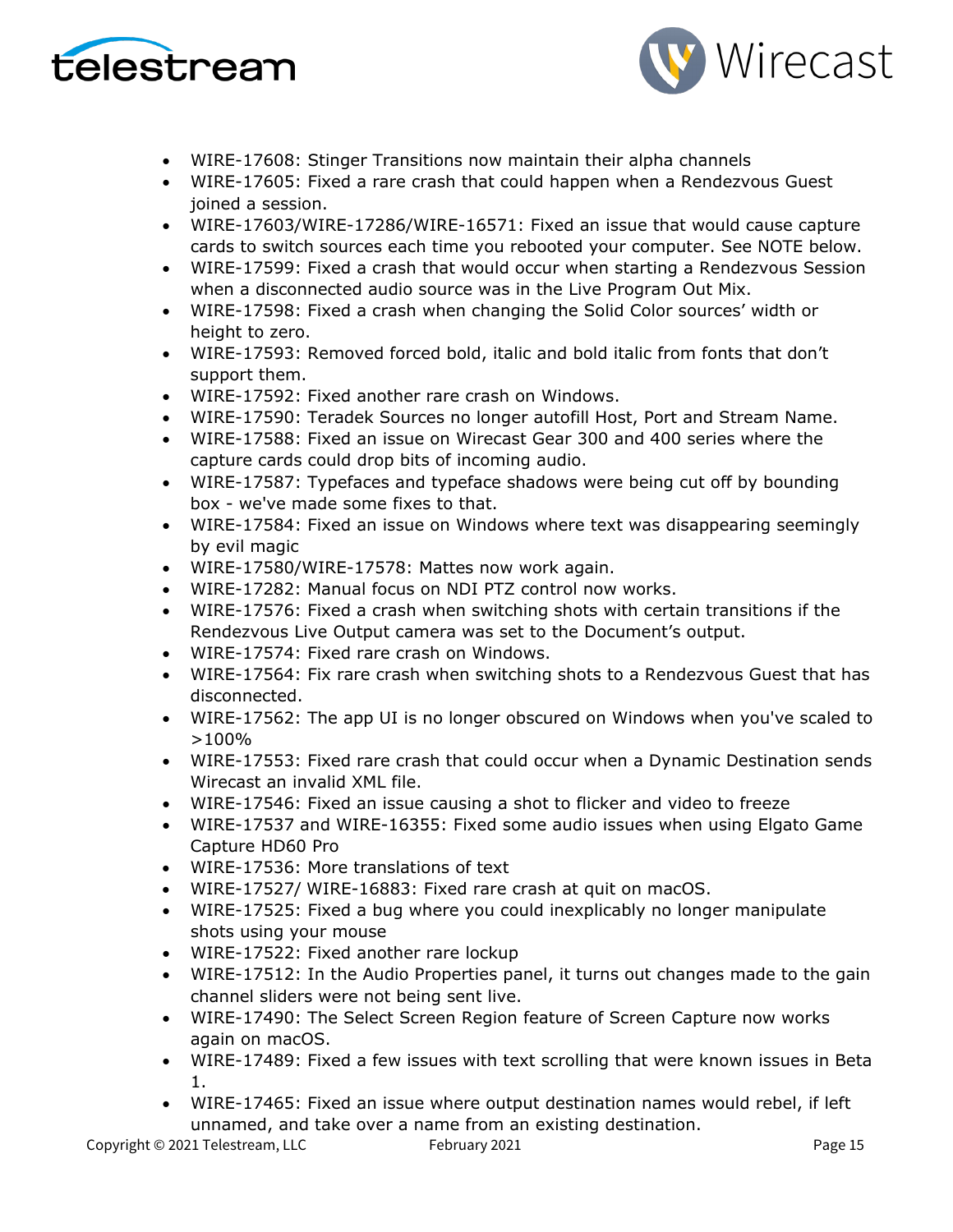



- WIRE-17463/ WIRE-17420/ WIRE-16591/ WIRE-15317: Satisfyingly, fixed a number of rare crashes that could occur when switching shots.
- WIRE-17460: Now we impose a limit (75) on the number of layers within a shot (for your own good).
- WIRE-17448: Removed Studio badges from Wirecast UI.
- WIRE-17441: Fixed a possible audio sync issue stemming from the capture cards in Wirecast Gear 300 and 400 series.
- WIRE-17440: Updated the Facebook Live API to make it possible to schedule a live event on Facebook from Wirecast again.
- WIRE-17427/WIRE-13538: Resolved a crash that could occur if you added more than 49 layers to a shot.
- WIRE-17412: Fixed a very rare hang when deleting a replay layer.
- WIRE-17408/ WIRE-17334: Fixed an issue that would let you close a document without saving some source properties settings - thus causing you to lose those settings.
- WIRE-17378/WIRE-17213: Fixed issue where your text and clock shots would suddenly go missing.
- WIRE-17373: Auto-Canvas was sometimes reporting the wrong resolution.
- WIRE-17343: Added a font face pop up to more accurately select font variations.
- WIRE-17323: Fixed a confusing error that would show a Wirecast crash error upon opening.
- WIRE-17315: The websocket connection to the server was closing unexpectedly when using a VPN service with Rendezvous. So now we add a periodic ping to keep the websocket connection alive.
- WIRE-17304: Restricted Virtual Camera to only output from one document at a time.
- WIRE-17303: Fixed a scaling issue where icons could be erroneously horizontally stretched
- WIRE-17302: Input fields in Output Settings are no longer unresponsive following a single factor authentication failure.
- WIRE-17291: Fixed a Fatal Application error that could occur when streaming
- WIRE-17279: Fixed a crash that could occur if your document freaked out and got into a state where it wasn't ready for the next action. This could occur when attempting a screen capture when an audio driver is not installed, or you have shots programmed to an Elgato StreamDeck.
- WIRE-17261/ WIRE-17174: NDI audio can now be sent joyously and distortionfree to Rendezvous participants
- WIRE-17259: Wirecast no longer fails silently when attempting to connect to a scan converter source that's larger than 8K.
- WIRE-17256: Now we don't prompt you twice to overwrite saved documents on macOS Catalina.
- WIRE-17243: Cleaned up our YouTube output settings adding better error messaging and streamlining the way you start/stop events
- WIRE-17236: Icons were incorrectly displaying mute in a browser connection when entering a Rendezvous session.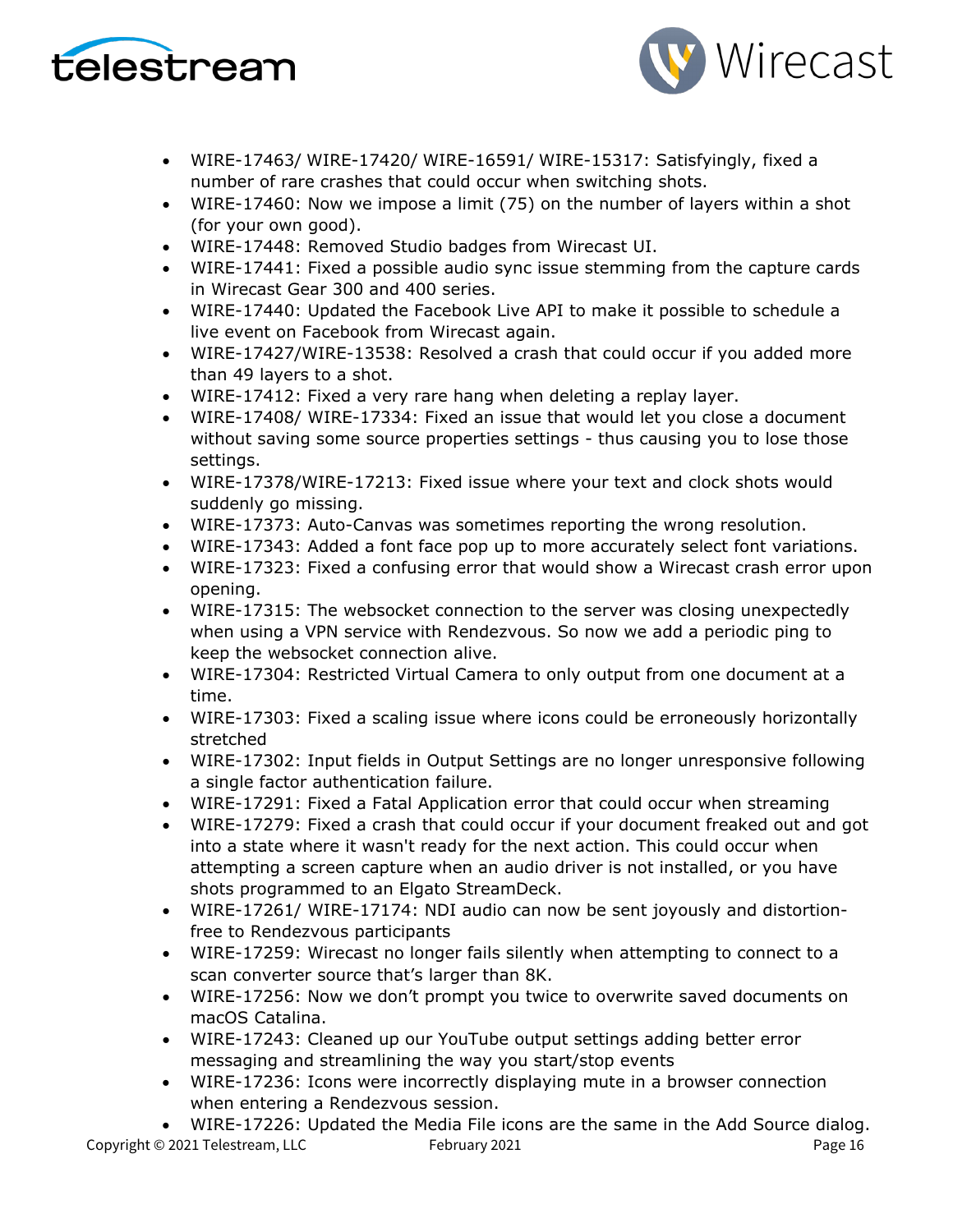



- WIRE-17216: Documentation now correctly notes that Monitor screen capture will provide a higher frame rate source than a Window screen capture.
- WIRE-17210: Fixed a minor memory leak in the YouTube Destination.
- WIRE-17201: YouTube is deprecating the StreamNow functionality. All YouTube live streams must now be done through events. So we changed some stuff related to that.
- WIRE-17196: Worked around an issue where the NDI HX app provides invalid audio timestamps when sending to Windows.
- WIRE-17192: We disabled the Facebook Speed test when streaming via Wirecast Restream since the location wasn't local and optimizations were invalid
- WIRE-17189: Emojis, and other characters are showing correctly again in Rendezvous.
- WIRE-17169: Added a notification when attempting to install on Windows 8.x. (Psst: It requires Windows 10 or higher).
- WIRE-17164: Canvas Size limitations are now enforced when using custom presets.
- WIRE-17150: If your document was saved with a layer off in a previous version of Wirecast, and opened in Wirecast 13, the layer would not appear. We found your missing layer and brought it home.
- WIRE-17148/WIRE-17075: Fixed a rare crash when running the app in the background on macOS.
- WIRE-17142: When sending live captions through our WebServices platform, certain platforms are not handling b-frames correctly resulting in garbled captions. To account for that, we added new "Cloud Captioning" encoding presets that turn b-frames off and increase bit rate (to account for inherent quality loss of turning off b-frames).
- WIRE-17278: Now your encoding preset won't spontaneously change after you create an event.
- WIRE-17133: Add documentation for sources that can be used with ISO Recording.
- WIRE-17126: Selected transition was not used when using Keyboard Shortcuts when AutoLive was enabled.
- WIRE-17124: Add ability to Screen Capture hardware accelerated applications on Windows 10 1903 and higher. Examples are Chrome, Firefox and Zoom.
- WIRE-17095: Improve the peak bitrate behavior of the Apple H.264 encoder. This fix only applies to macOS 10.15+.
- WIRE-17087: Fixed an error in the YouTube API caused by the reported user's region being unsupported
- WIRE-17084: Facebook recently made changes to Groups that restricts any app from accessing certain features, such as the Live API, until an admin grants access to the app. We updated our error message for this so you might actually know what it means and what to do about it.
- WIRE-17080: Increased the efficiency of data calls for Facebook scheduled events
- WIRE-17065: Fixed an issue using audio interfaces with Rendezvous on macOS.
- WIRE-17063: Improved resiliency when dealing with apps that feed us video timestamps that are off from the audio timestamps (e.g. JustWifiCam on iOS).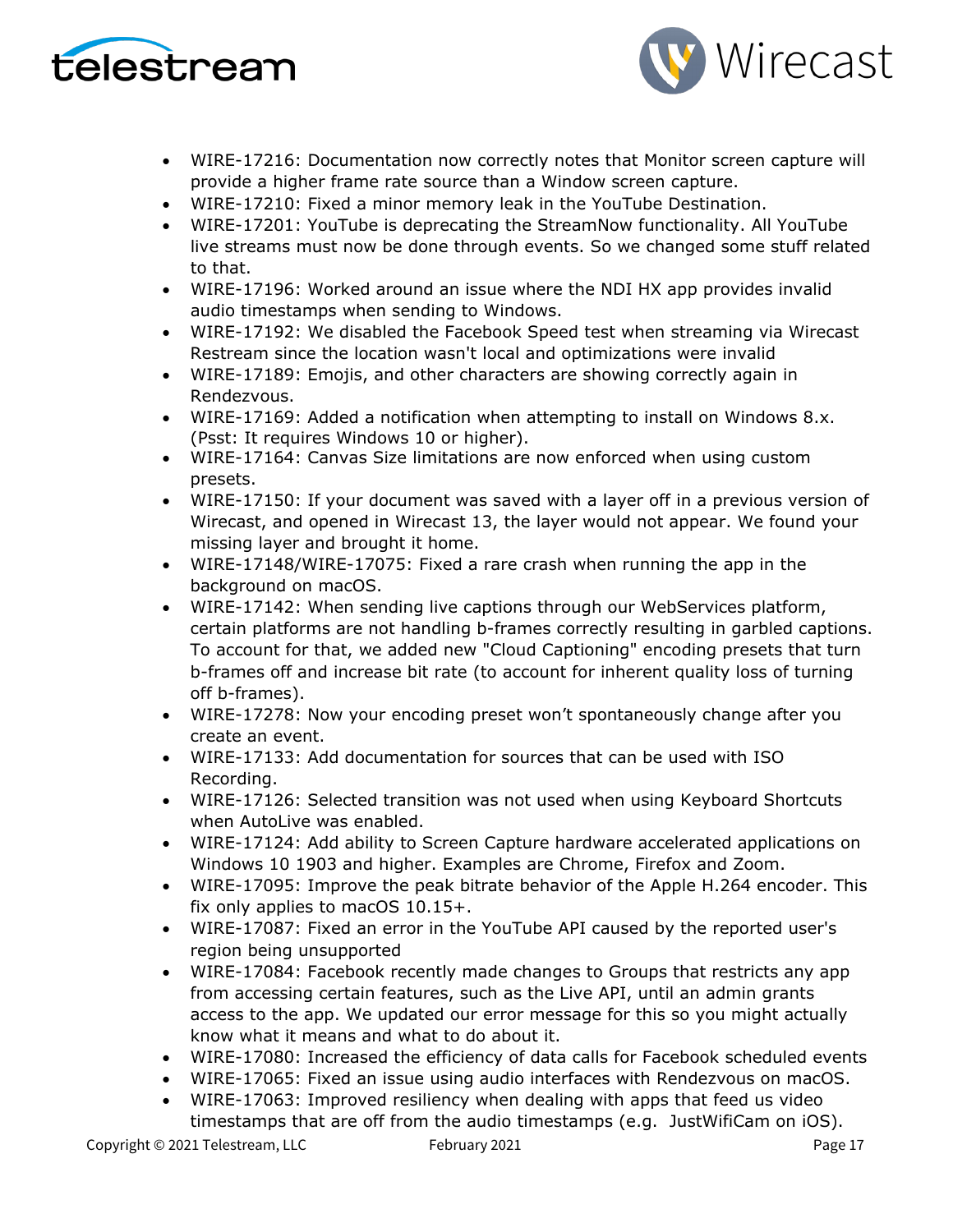



- WIRE-17055: Fixed a crash that could occur while setting up a YouTube event
- WIRE-16994: There were some unnecessary horizontal scroll bars on Windows that we removed. Now you won't be tempted to scroll when you can't.
- WIRE-16973: Made some under-the-hood fixes to reduce CPU on Mac
- WIRE-16963/WIRE-16904: Fixed an issue where sources on your Live and Preview would scale to 1/4 when dragging your document from one monitor to another on macOS.
- WIRE-16924: Added trace logs to improve our ability to track errors to YouTube streaming.
- WIRE-16917: Fixed issue where icons in the Main Shot Display were not handled consistently across audio sources and in some cases were not respecting the addition/removal of layers containing audio
- WIRE-16912: Fixed a horizontal misalignment of Bitrate in the Output Statistics
- WIRE-16911: Fixed horizontal alignment of Channel in the Rendezvous Audio Mixer in certain languages.
- WIRE-16910/WIRE-16905/WIRE-16903 /WIRE-16707/WIRE-16784: Fixed a variety of missing translations.
- WIRE-16908: Made our error message more understandable if you were to select Live Captions without having Telestream Cloud Settings selected.
- WIRE-16907/WIRE-16826: Fixed a couple of error messages that were displaying incorrectly, especially when in dark mode.
- WIRE-16906: Fixed text overflow in the Keyboard Shortcuts Preferences Pane in certain languages.
- WIRE-16869: Made some changes to the YouTube destination to more elegantly handle accounts that don't have pre-existing events
- WIRE-16835: Fixed the layout of our Support Assistant in several languages.
- WIRE-16825: Fixed a rare hang when exiting to Multiviewer while ingesting a BlackMagic source.
- WIRE-16820: Added CPU data to the trace log on exit.
- WIRE-16811: Added a manual configuration option for audio sample rate that will let you pick the value that matches your incoming source. (Note: you can only configure the audio sample rate when automatic format detection is disabled. We do this to prevent people (we won't name names) who don't know what they're doing, to set it to 196kHz - because they may think bigger is better - and then call support or get stuck because they don't understand what's happening. So, yeah. We're restricting this for your own good. When format detection is enabled, we assume the audio is 48 kHz.)
- WIRE-16799: Crash when declining a macOS prompt to install Osaka font.
- WIRE-16779: Fixed a crash that would occur when stopping two live streams to Twitter/Periscope.
- WIRE-16778: Fixed an issue playing audio from WASAPI devices.
- WIRE-16776: We've taken some extraordinary measures to ensure that web stream sources stay connected and don't freeze in Wirecast - even if they restart, end, enter an error state or we stop receiving data for any number of reasons. We now try our darnedest to reconnect.
- WIRE-16768: Output Settings UI has some minor alignment issues on macOS.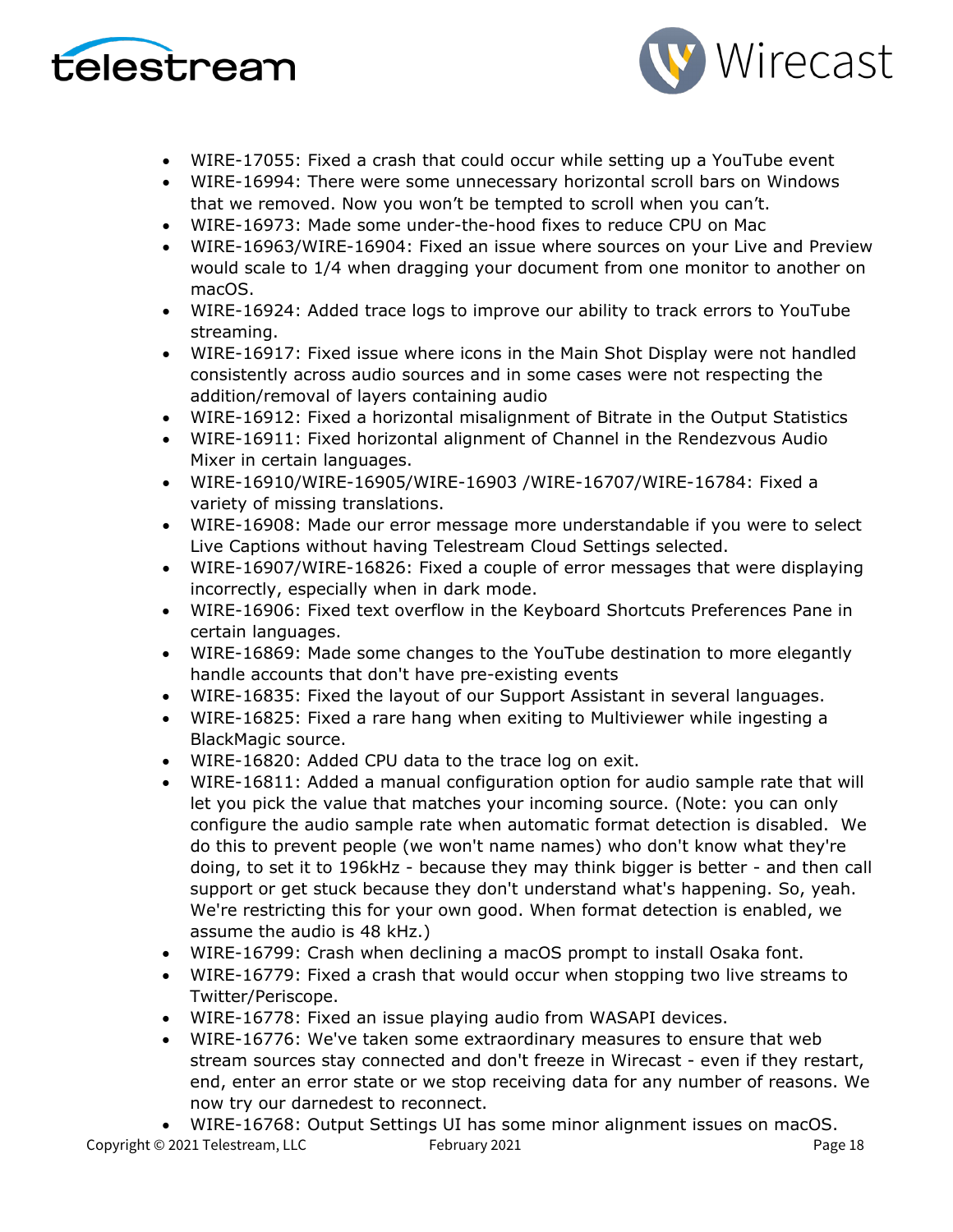



- WIRE-16763: Fixed a crash that could occur if you had a hotkey with no name, and you right-clicked a shot.
- WIRE-16762: Fixed an issue that could occur when using a source that produces JPEG frames, on a computer that is not fast enough to decode them in real-time. The result was a backlog of frames that would cause the source's video to be delayed and out of sync with any live audio. (This could've also happened when deinterlacing video from a task source (though less likely since deinterlacing is relatively quick).
- WIRE-16760: Wirecast was trying to use deselected/unused output destinations when Live Captions was selected. It won't do that anymore.
- WIRE-16747: Fixed our copyright date in the About window.
- WIRE-16745: Flash is dead. We're not going to warn you that it's not installed anymore.
- WIRE-16713: Reconfigured NDI Output to avoid "clocking" the output which was intended to help file-based outputs but effectively slowed down real-time sources, resulting in for example, dropped frames at 1080p60.
- WIRE-16694: Reconfigured NDI Output, which effectively improved several issues- one of which was an observed A/V sync issue on NDI Out.
- WIRE-16684: Fixed an issue that cause no video from the Logitech B910 when using Motion JPEG.
- WIRE-16643: The option to move a shot from a Playlist back to the Main Shot list… is back.
- WIRE-16627: Fixed an issue where Scheduled Events in YouTube were going live immediately.
- WIRE-16613: Restored the ability for keyboard navigation in dialog boxes on macOS.
- WIRE-16611: The Source Properties Panel is now labeled with the type of source
- WIRE-16588: Fixed some artifacts that could appear when interacting with your document.
- WIRE-16457/ WIRE-15874: Implemented auto-reconnect for webstream sources if they unexpectedly disconnect
- WIRE-16424: Wirecast no longer crashes when Windows Defender's Controlled Folder Access is enabled
- WIRE-16306: Fixed an issue where you could drop frames after enabling Chroma Key.
- WIRE-16237: Fixed an issue that would cause NVENC encoding to fail on certain laptops with dual GPUs.
- WIRE-16124: Another scaling-related fix: Certain templates are no longer skewed
- WIRE-16020: Fixed it so that frames are no longer being dropped on certain transitions.
- WIRE-15781: Now, modifying the canvas size does not cause the Multiviewer to stop updating.
- WIRE-15729: Now, when an ISO/replay recording's source becomes unavailable, the recording stops and must be manually restarted. User is informed of the stoppage via the status bar.